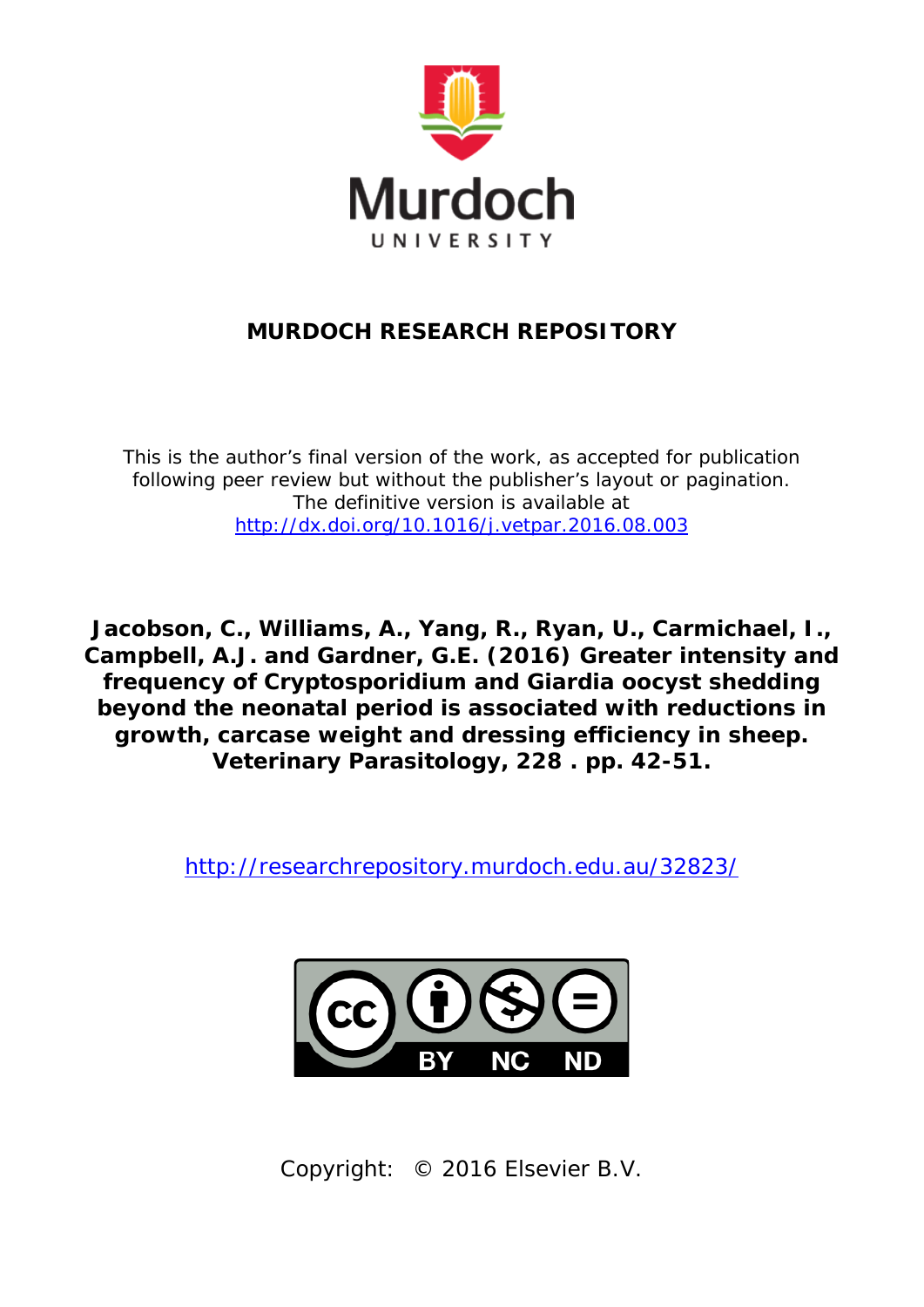## Accepted Manuscript

Title: Greater intensity and frequency of *Cryptosporidium* and *Giardia* oocyst shedding beyond the neonatal period is associated with reductions in growth, carcase weight and dressing efficiency in sheep



Author: Caroline Jacobson Andrew Williams Rongchang Yang Una Ryan Ian Carmichael Angus J. Campbell Graham Gardner

| PII:           | S0304-4017(16)30298-9                              |
|----------------|----------------------------------------------------|
| DOI:           | http://dx.doi.org/doi:10.1016/j.vetpar.2016.08.003 |
| Reference:     | <b>VETPAR 8112</b>                                 |
| To appear in:  | Veterinary Parasitology                            |
| Received date: | $23 - 2 - 2016$                                    |
| Revised date:  | 29-7-2016                                          |
| Accepted date: | $1 - 8 - 2016$                                     |

Please cite this article as: Jacobson, Caroline, Williams, Andrew, Yang, Rongchang, Ryan, Una, Carmichael, Ian, Campbell, Angus J., Gardner, Graham, Greater intensity and frequency of Cryptosporidium and Giardia oocyst shedding beyond the neonatal period is associated with reductions in growth, carcase weight and dressing efficiency in sheep.Veterinary Parasitology<http://dx.doi.org/10.1016/j.vetpar.2016.08.003>

This is a PDF file of an unedited manuscript that has been accepted for publication. As a service to our customers we are providing this early version of the manuscript. The manuscript will undergo copyediting, typesetting, and review of the resulting proof before it is published in its final form. Please note that during the production process errors may be discovered which could affect the content, and all legal disclaimers that apply to the journal pertain.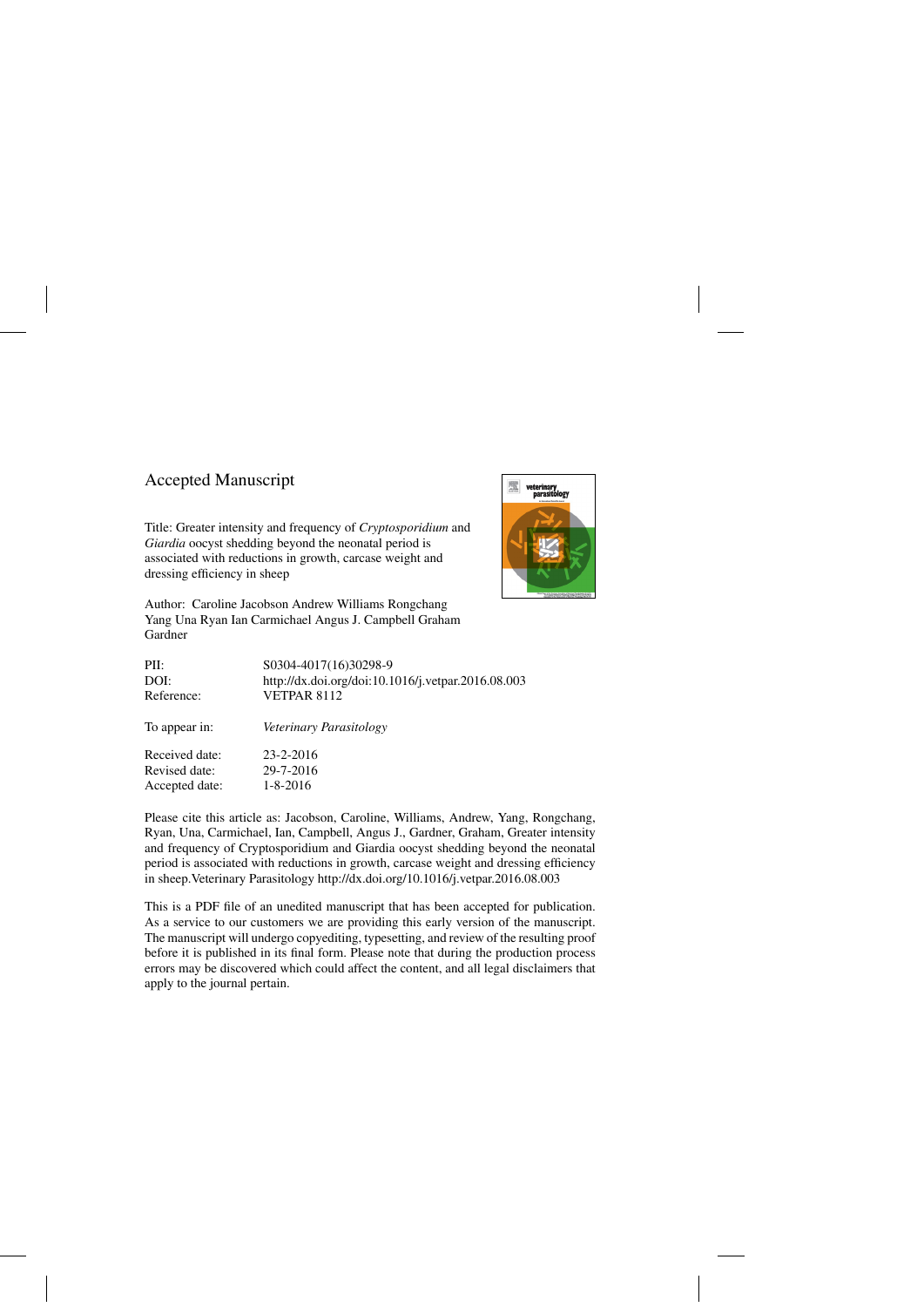# ΞĐ

**Greater intensity and frequency of** *Cryptosporidium* **and** *Giardia* **oocyst shedding beyond the neonatal period is associated with reductions in growth, carcase weight and dressing efficiency in sheep** 

Caroline Jacobson<sup>1\*</sup>, Andrew Williams<sup>1</sup>, Rongchang Yang<sup>1</sup>, Una Ryan<sup>1</sup>, Ian Carmichael<sup>2</sup>, Angus J Campbell<sup>3</sup> and Graham Gardner<sup>1</sup>.

<sup>1</sup>*School of Veterinary and Life Sciences, Murdoch University, Murdoch, Western Australia, 6150.*

2 *South Australian Research and Development Institute, 33 Flemington Street, Glenside, SA 5065, Australia.* <sup>3</sup>*Faculty of Veterinary Science, University of Melbourne, 250 Princes Highway, Werribee,* 

*Victoria 3030, Australia*

Corresponding author: Caroline Jacobson

\_\_\_\_\_\_\_\_\_\_\_\_\_\_\_\_\_\_\_\_\_\_\_\_\_\_\_\_\_\_\_\_\_\_

Phone: +61 (0)8 9360 2654

E-mail: [C.Jacobson@murdoch.edu.au](mailto:C.Jacobson@murdoch.edu.au)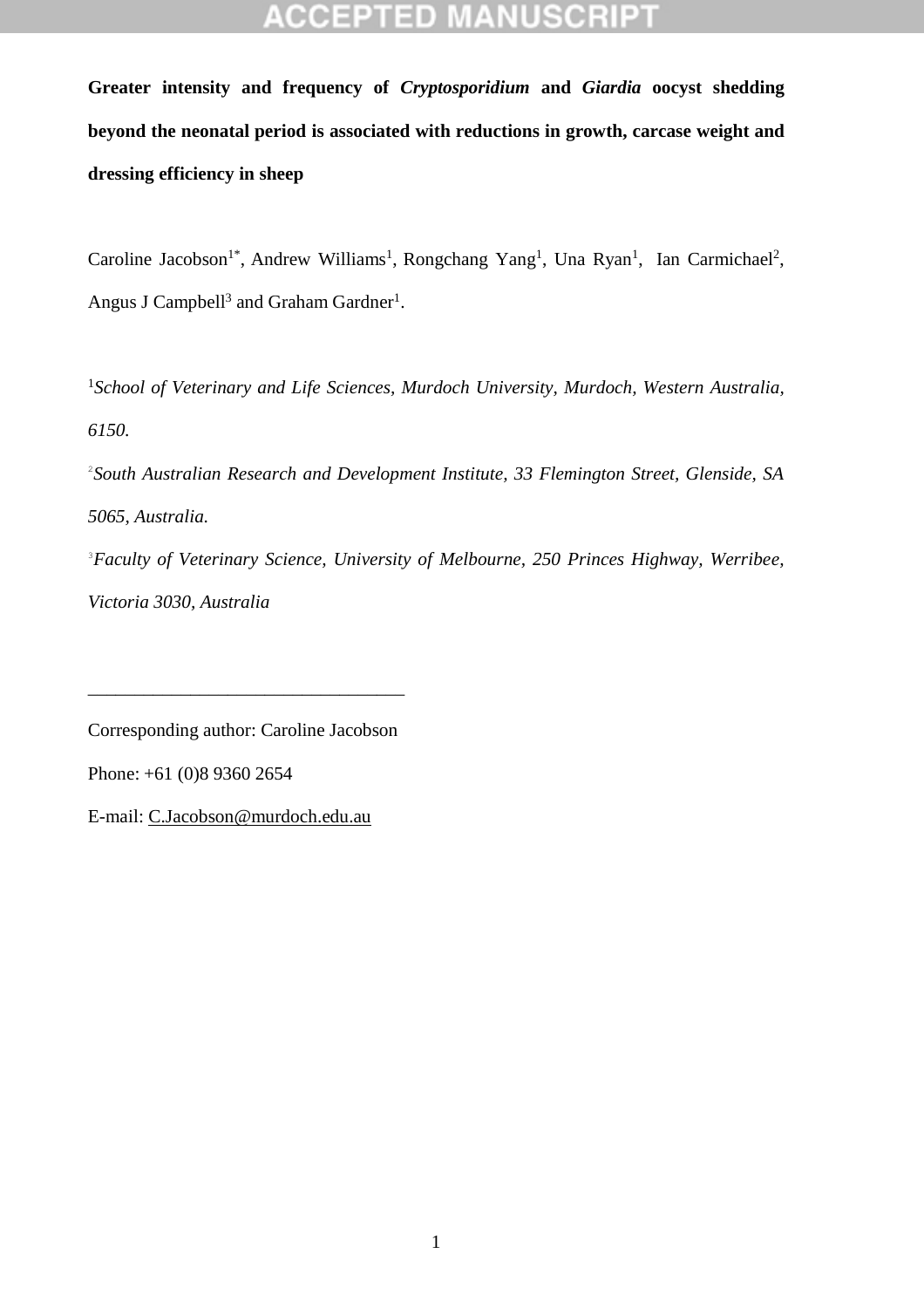## **CCEPTED MANUSCRI**

### **Highlights**

High shedding intensity associated with reduced live weight and carcase productivity Increased frequency of detection associated with reduced carcase productivity *Giardia* and *Cryptosporidium* associated with reduced production after weaning Intensity and timing of shedding relative to slaughter impact carcase outcomes

### **Abstract**

Associations between intensity and frequency of *Cryptosporidium* and *Giardia* shedding with growth, carcase weight and dressing % were investigated using a longitudinal study of 1,182 lambs on eight Australian farms. Live weight was recorded and faecal samples were collected on three sampling occasions; weaning (approximately 12 weeks of age), postweaning (approximately 19 weeks) and pre-slaughter (approximately 29 weeks). Hot standard carcase weight (HSCW) and dressing % were measured at slaughter. Faecal samples were screened for presence and concentration of *Cryptosporidium, Giardia* and *Haemonchus* oocysts using a quantitative PCR. Trichostrongylid eggs were quantified with modified McMaster faecal worm egg count (WEC). Protozoan shedding intensity was categorised as high (above median oocyst concentration in positive sheep), low (below median oocyst concentration in positive sheep) or not detected. Shedding was also categorised for shedding type (no shedding, single *Giardi*a infection, single *Cryptosporidium* infection, concurrent *Giardia* and *Cryptosporidium* infection) and lambs were categorised for frequency of shedding (shedding identified on 0, 1, 2 or 3 occasions). Associations of parasite shedding intensity category, shedding type, shedding frequency, WEC and *Haemonchus* status (positive or negative) with lamb production were assessed using general linear models (HSCW and dressing %) and linear mixed effects models (live weight). High *Cryptosporidium parvum* shedding was associated with lower live weight, ranging 2.31- 4.52kg over the 3 sampling occasions. *Cryptosporidium parvum* shedding was associated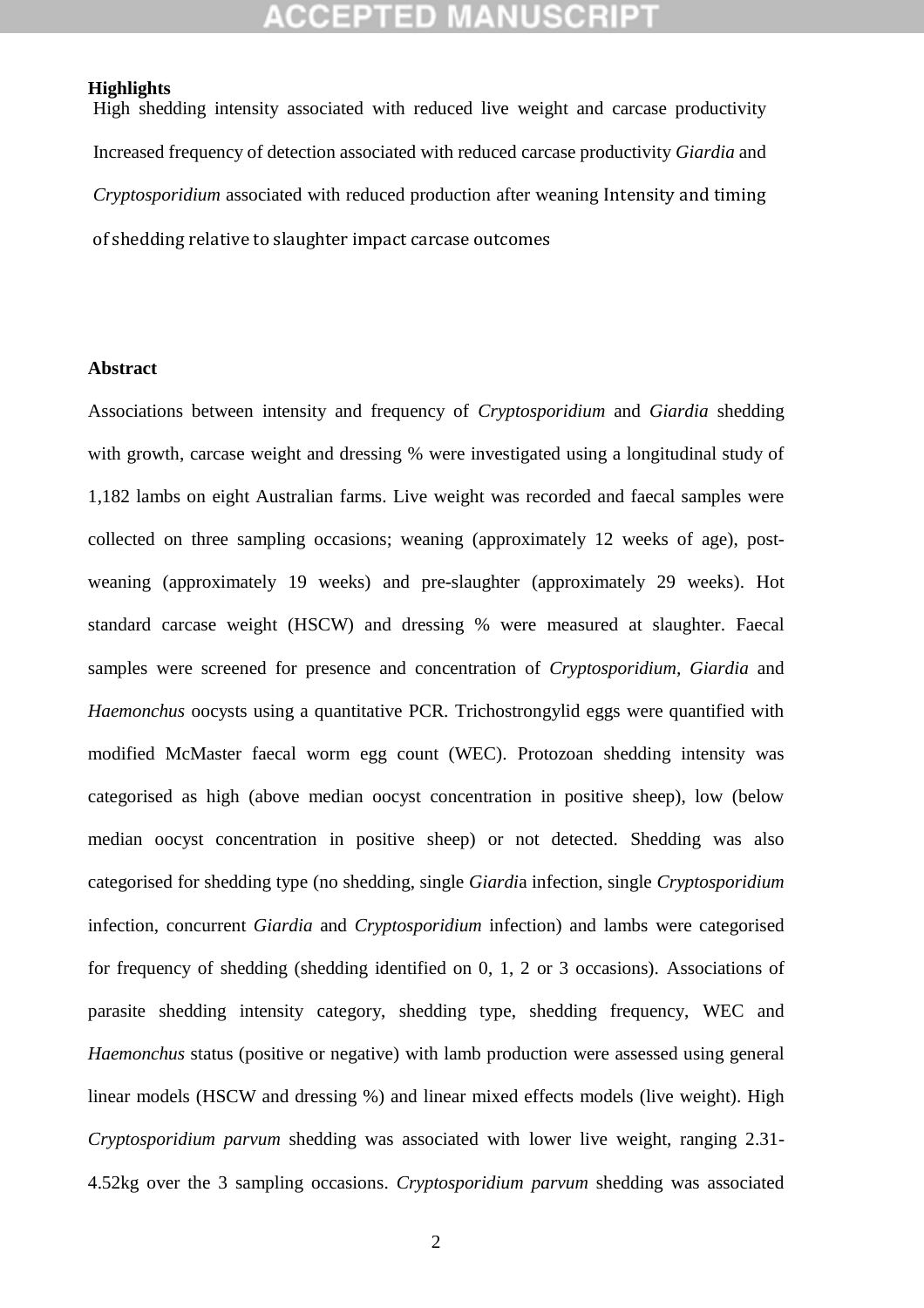## CCEPTED

with less HSCW in high (3.22kg less) and low (3.22kg less) shedding lambs post-weaning, and high (2.21kg less) and low (2.60kg less) shedding lambs pre-slaughter as well as lower dressing % (2.7% lower in high shedding lambs post-weaning). *Cryptosporidium* (all species) shedding pre-slaughter was associated with reduced dressing % in both high (1.25% lower) and low (1.21% lower) shedding lambs. *Giardia* shedding pre-slaughter was associated with 0.59kg less HSCW in high shedding lambs. Increased frequency of *C. parvum* and *Giardia* shedding in a specific animal (repeated detection) were associated with reduced HSCW and dressing %. Concurrent *Giardia* and *Cryptosporidium* shedding preslaughter was associated with reduced dressing %. No statistically significant main effects for either WEC (P>0.05) or *Haemonchus* status (P>0.05) were identified for any of the sheep meat productivity measures (live weight, HSCW and dressing %). The findings suggest naturally acquired *Cryptosporidium* and *Giardia* infections in grazing sheep are associated with depressed growth, carcase weight and dressing efficiency beyond the neonatal period in sheep representing a range of genetic backgrounds and different sheep production environments.

## **Abbreviations:**

HSCW: hot standard carcase weight

WEC: Faecal worm egg count

## **Keywords:**

*Cryptosporidium*; *Giardia*; lambs; qPCR; production parameters; hot standard carcase weight (HSCW); dressing percentage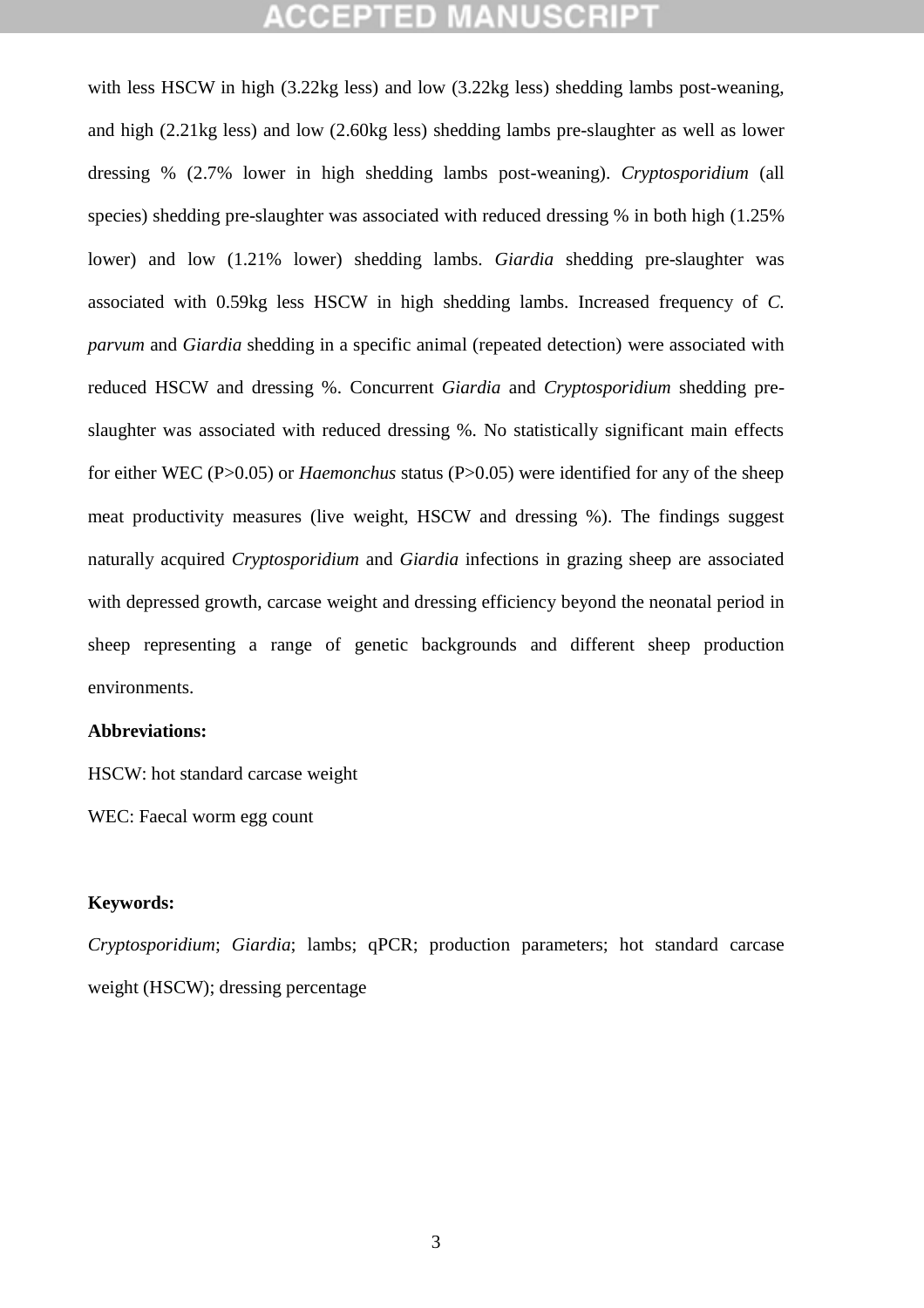## CCEPTED M

## **1. Introduction**

Intestinal parasitism is widely recognised as an important cause of reduced production in livestock, including sheep, worldwide. The production and welfare impacts of helminthosis are relatively well understood, but the role of protozoan intestinal parasites in livestock productivity is not well described.

*Cryptosporidium* spp*.* and *Giardia* spp. are gastro-intestinal protozoa that affect a wide range of mammals (Geurden et al., 2008; Feng and Xiao, 2011), including sheep. The prevalence of *Cryptosporidium* and *Giardia* in sheep varies between studies conducted worldwide but for *Cryptosporidium* generally ranges from 15%-27% in lambs (Santín et al., 2007; Robertson et al., 2010; Ye et al., 2013; Yang et al., 2014a) and for *Giardia* generally ranges from 1.5–55.6% (Feng and Xiao, 2011). The genus *Cryptosporidium* consists of 26 valid species and more than 50 genotypes with *C. xiaoi*, *C. ubiquitum* and *C. parvum* most frequently identified in sheep (Ryan et al., 2005; Santín et al., 2007; Soltane et al., 2007, Geurden et al., 2008, Mueller-Doblies et al., 2008, Quílez et al., 2008, Fayer and Santín, 2009; Giles et al., 2009; Paoletti et al., 2009, Yang et al., 2009; Díaz et al., 2010; Robertson et al., 2010; Wang et al., 2010; Fiuza et al., 2011; Shen et al., 2011; Sweeny et al., 2011; Sweeny et al., 2012a; Cacciò et al., 2013; Connelly et al., 2013; Imre et al., 2013; Yang et al., 2014a). *Giardia duodenalis* is the species infecting mammals and consists of eight major genetic groups (assemblages), two of which (A and B) are found in both humans and animals (including sheep) and are considered zoonotic, whereas the remaining six (C–H) are hostspecific and do not infect humans (Feng and Xiao, 2011; Ryan and Caccio, 2013). The most commonly reported genotypes in sheep are assemblage E (livestock genotype) and assemblage A (van Keulen et al., 2002; Lalle et al., 2005; Ryan et al., 2005; Yang et al., 2009). Assemblage B has been less commonly reported in sheep (Aloisio et al., 2006).

As sheep may contribute significantly to contamination of watercourses, the majority of studies conducted on *Cryptosporidium* and *Giardia* in sheep to date have focused on the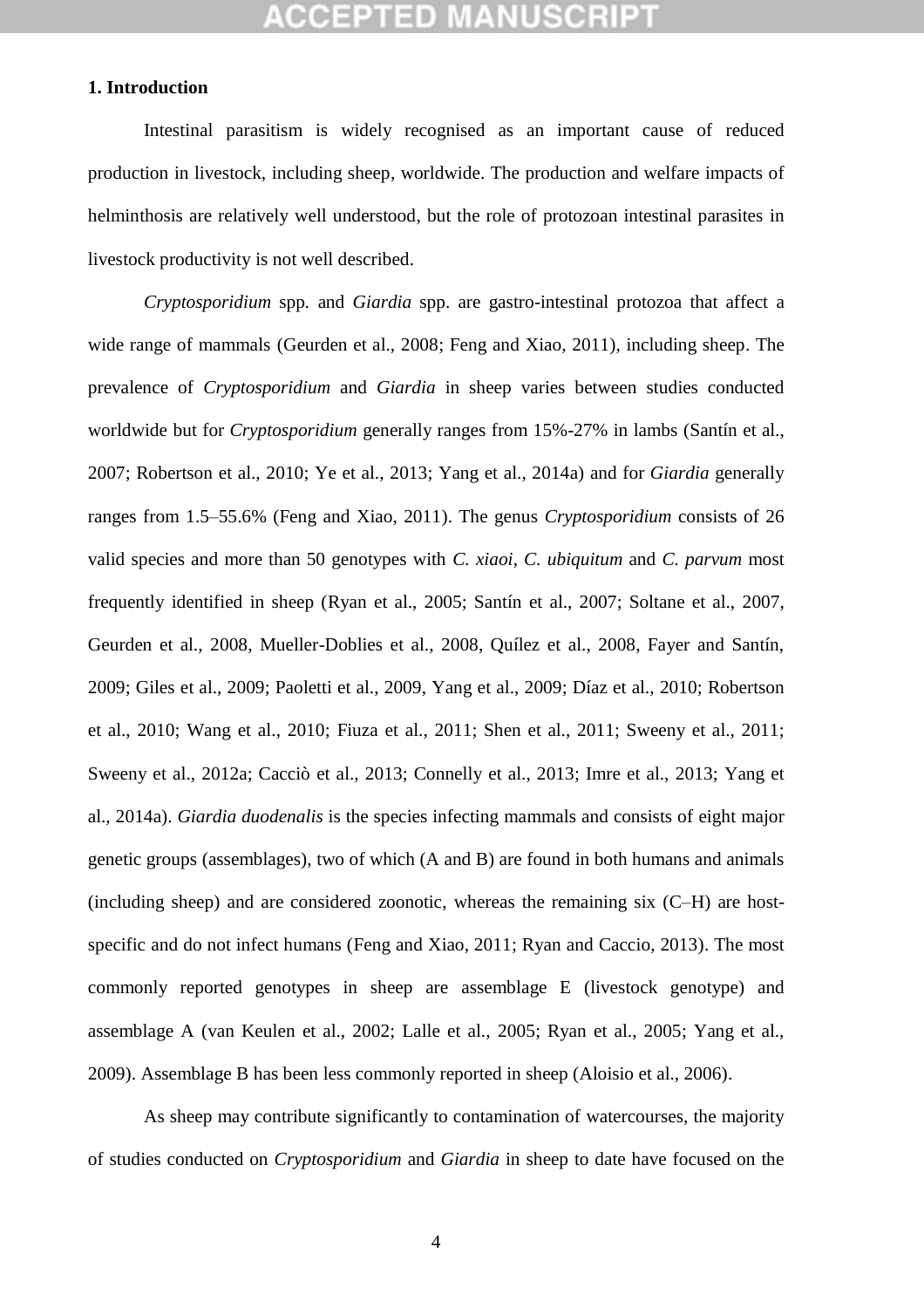prevalence of zoonotic species to better understand the public health risk posed by infections in sheep. However, little research has been conducted on the clinical and production impacts of *Cryptosporidium* or *Giardia* in sheep. Cryptosporidiosis and giardiasis in lambs has been associated with clinical symptoms such as severe diarrhoea, depression, weight loss and mortality (O'Handley and Olson, 2006; Geurden et al., 2008). Sweeny et al. (2012b) previously identified associations between *Cryptosporidium* and *Giardia* with reduced lamb carcase productivity in flocks on two farms in Western Australia, but an important limitation of that study was that only qualitative (not quantitative) data on presence of *Cryptosporidium* and *Giardia* in faeces (shedding) was available. The relationship between both presence and magnitude of protozoan parasite infection with sheep productivity across a wider geographical area has not been described. Therefore the aim of the present study was to investigate associations between intensity of *Cryptosporidium* and *Giardia* shedding (between weaning and slaughter) and growth and carcase productivity in lambs across four different sheep producing regions in Australia.

### **2. Materials and Methods**

### *2.1 Animals, faecal sample collection and production parameters*

The selection of animals included in this experiment and sample collection methods have been previously described (Yang et al., 2014a; 2014b). In brief, lambs from eight farms were included in this study (Table 1). Farms were located in Western Australia (WA), New South Wales (NSW), Victoria (Vic) and South Australia (SA). Sheep were kept in paddocks (i.e. not confined to feedlot or indoor housing) and were managed under normal conditions for commercial sheep meat production in each district. Lambs were mixed breed, with the exception of SA1 (Table 1). Sires of lambs were British breeds (Suffolk, Dorset, Southdown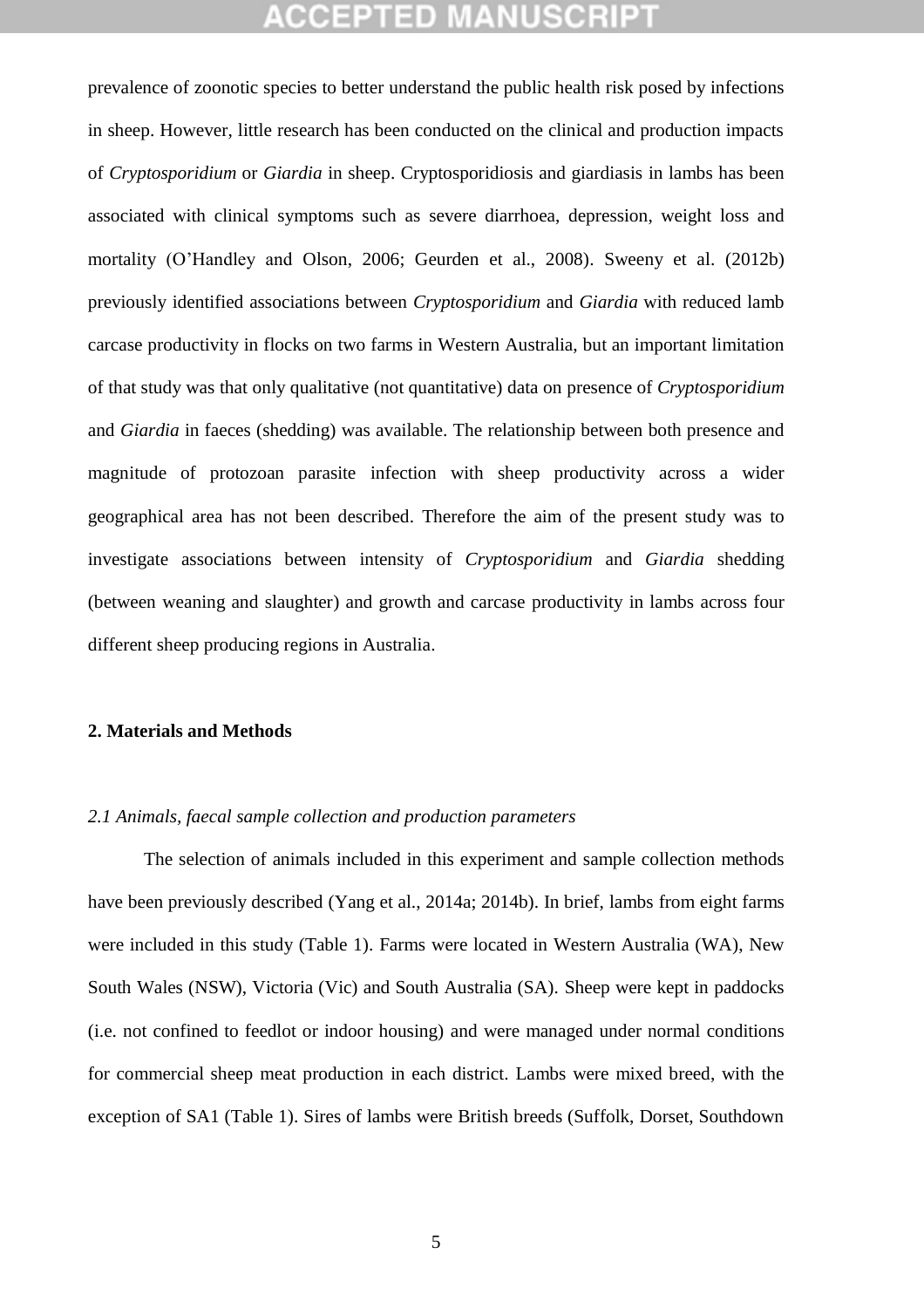or Border Leicester) and dams were either Merino, Border Leicester-Merino or Suffolk (Table 1).

Sampling was based on a longitudinal study design with each lamb sampled on three occasions (i.e the same animals were sampled on each occasion), specifically; weaning (approximately 12 weeks old), post-weaning (approximately 19 weeks old) and pre-slaughter (approximately 29 weeks old). Within cohorts, age was estimated to range up to 8 weeks depending on duration of lambing. Lambs were weighed (live weight) and faecal samples were collected directly from the rectum at each sampling occasion. Over these three sampling occasions, 3,412 faecal samples were collected from 1189 lambs. Faecal samples were collected using a gloved hand or a sterile swab (weaning sample SA1, SA2 and NSW only). Faecal samples were chilled (on ice) during storage and transport to the laboratory, and then stored in the refrigerator (4.0°C).

Sheep were slaughtered at commercial abattoirs. All sheep were classified as "lamb" at slaughter with no eruption of permanent incisor teeth (AUS-MEAT 2005). Hot standard carcase weight (HSCW) was measured for all lambs at slaughter based on AUS-MEAT definition (AUS-MEAT 2005). Dressing percentage (%) was calculated using HSCW divided by pre-slaughter live weight x 100.

All procedures were approved and monitored by Murdoch University Animal Ethics Committee (approval number R2352/10).

### [INSERT TABLE 1]

### *2.2. Faecal worm egg counts*

Where sufficient quantity of faecal material was available, faecal worm egg counts (WEC) were performed using a modified McMaster technique (Lyndal-Murphy, 1993). Two grams of faeces were used from each sample and each egg counted represented 50 eggs/g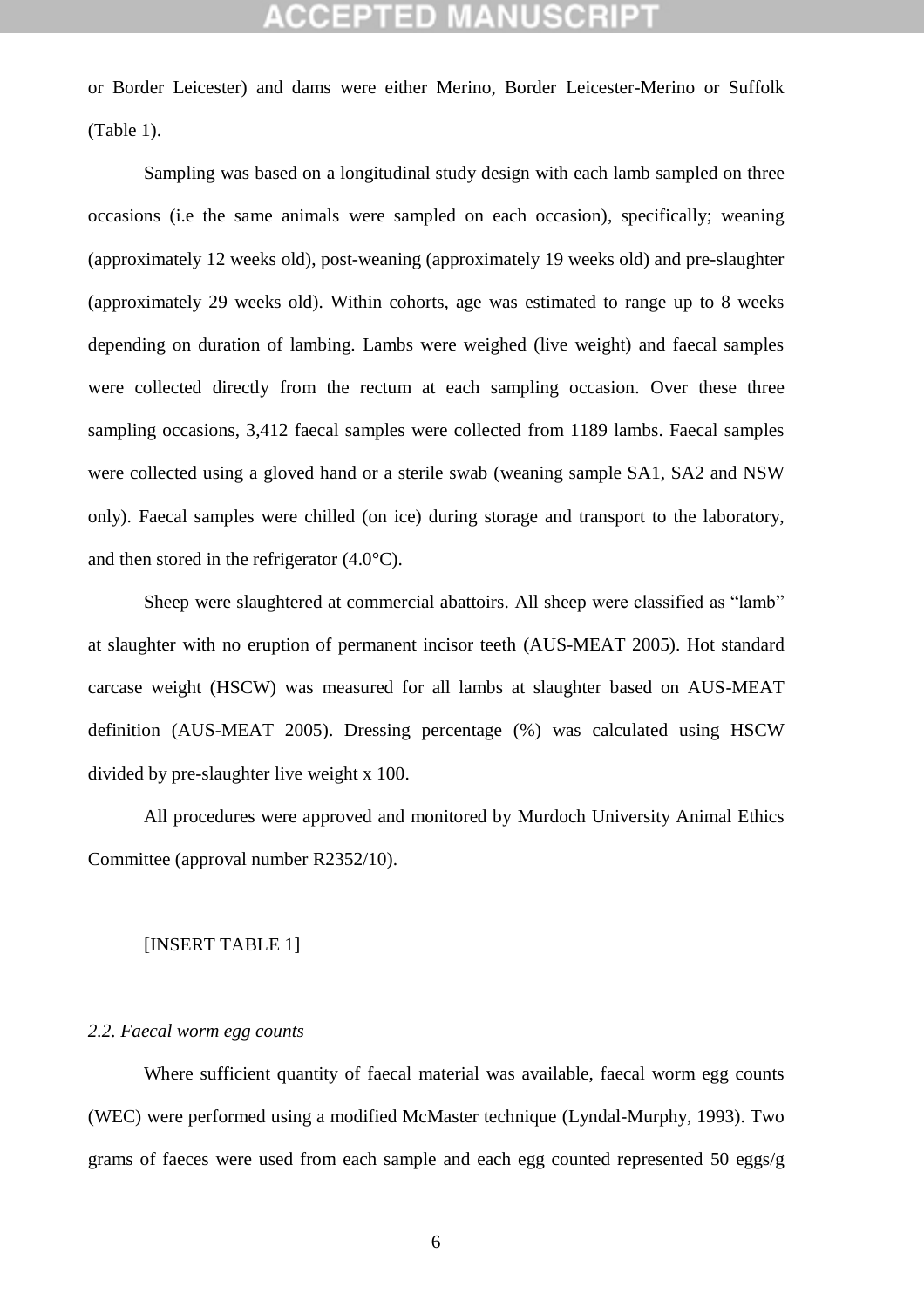## CEPTED)

(epg) of faeces. Insufficient faecal material was available for WEC for some samples, predominantly at the first sampling (weaning).

## *2.3 DNA isolation*

Genomic DNA was extracted from 250mg of each faecal sample using a Power Soil DNA Kit (MolBio, Carlsbad, California). A negative control (no faecal sample) was used in each extraction group.

### *2.4 PCR amplification - Cryptosporidium and Giardia*

All samples were screened at the actin locus for *Cryptosporidium* and *Giardia* at the glutamate dehydrogenase (*gdh*) locus using quantitative PCR (qPCR) previously described (Yang et al., 2014a; 2014b). An internal amplification control (IAC) which consisted of a fragment of a coding region from Jembrana Disease Virus cloned into a pGEM-T vector (Promega, USA), was used as previously described (Yang et al., 2013). All *Cryptosporidium* positives were screened using a *C. parvum* and *C. hominis* specific qPCR at a unique *Cryptosporidium* specific gene (Clec) that codes for a novel mucin-like glycoprotein that contains a C-type lectin domain (CTLD) previously described (Morgan et al., 1996; Yang et al., 2009; Bhalchandra et al., 2013). *Cryptosporidium* and *Giardia* oocysts per gram of faeces  $(g^{-1})$  were measured by qPCR as previously described (Yang et al., 2014a; 2014b). PCR contamination controls were used including negative controls and separation of preparation and amplification areas. All *Cryptosporidium* positives were sequenced for confirmation as described (Yang et al., 2014a). *Giardia* positives were identified to assemblage level using assemblage specific primers at the triose phosphate isomerase (*tpi*) locus as previously described (Geurden et al., 2008).

Sensitivity analysis for the *Cryptosporidium* qPCR revealed that the assay could reliably detected eight copies of the cloned *C. xiaoi* amplicon per μl of faecal DNA extract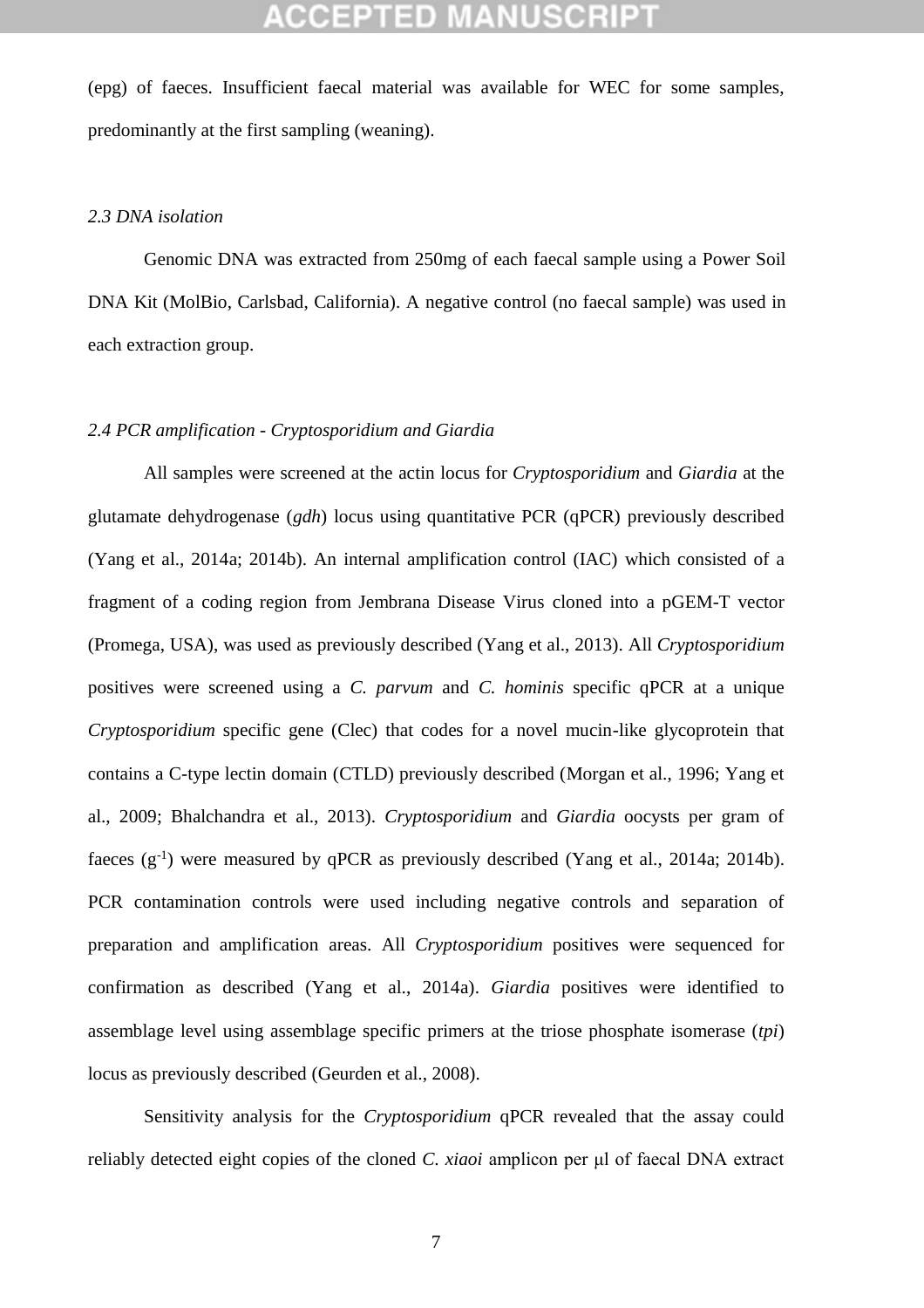## (CCEPTED M

which is equivalent to a sensitivity of two *Cryptosporidium* oocysts per μl of faecal DNA extract. The mean RSQ (R squared) was 0.99 and the % Relative Standard Deviation (RDS) = 1.5% (Yang et al., 2014a). The *Cryptosporidium* actin qPCR described was also evaluated using haemocytometer counted oocysts and also flow-cytometry counted oocysts on clinical cryptosporidiosis samples and again found to be both precise and reliable (Yang et al., 2014c).

Sensitivity analysis for the *Giardia* qPCR revealed that the assay reliably detected four copies of the cloned Assemblage E amplicon per μl of faecal DNA extract which is equivalent to a sensitivity of one *Giardia* cyst per μl of faecal DNA extract. The mean RSQ (R squared) was 0.98 and the % Relative Standard Deviation (RDS) = 5.5% (Yang et al., 2014b).

DNA from samples from Western Australia was previously analysed using different primers as described in Sweeny et al. (2011).

## *2.5 PCR amplification – Haemonchus contortus*

The presence of *Haemonchus contortus* DNA in faecal samples was determined using a multiplex qPCR that included *H. contortus*, *Teladorsagia circumcincta* and *Trichostrongylus* spp.

The primers and probe for *Haemonchus* were modified from Harmon et al. (2007). A fragment (92 bp) of the *Haemonchus* rRNA ITS 1 region was amplified using the forward primer HC-ITS F1 5' CATATACATGCAACGTGATGTTATGAA 3', the reverse primer HC-ITS R1 5' GCTCAGGTTGCATTATACAAATGATAAA 3' and the probe 5' FAM-ATGGCGACGATGTTC - BHQ-1' (Biosearch Technologies, Novato, CA, USA). Each 15 μl PCR mixture contained  $1 \times$  PCR Buffer, 3 mM MgCl<sub>2</sub>, 1μl of 2.5nM dNTP's, 1.0 U Kapa DNA polymerase (MolBio, Carlsbad, California), 0.2 μM each of forward and reverse primers, 0.1mM probe, 0.2 μM each of forward and reverse IAC primers, 50 nM of the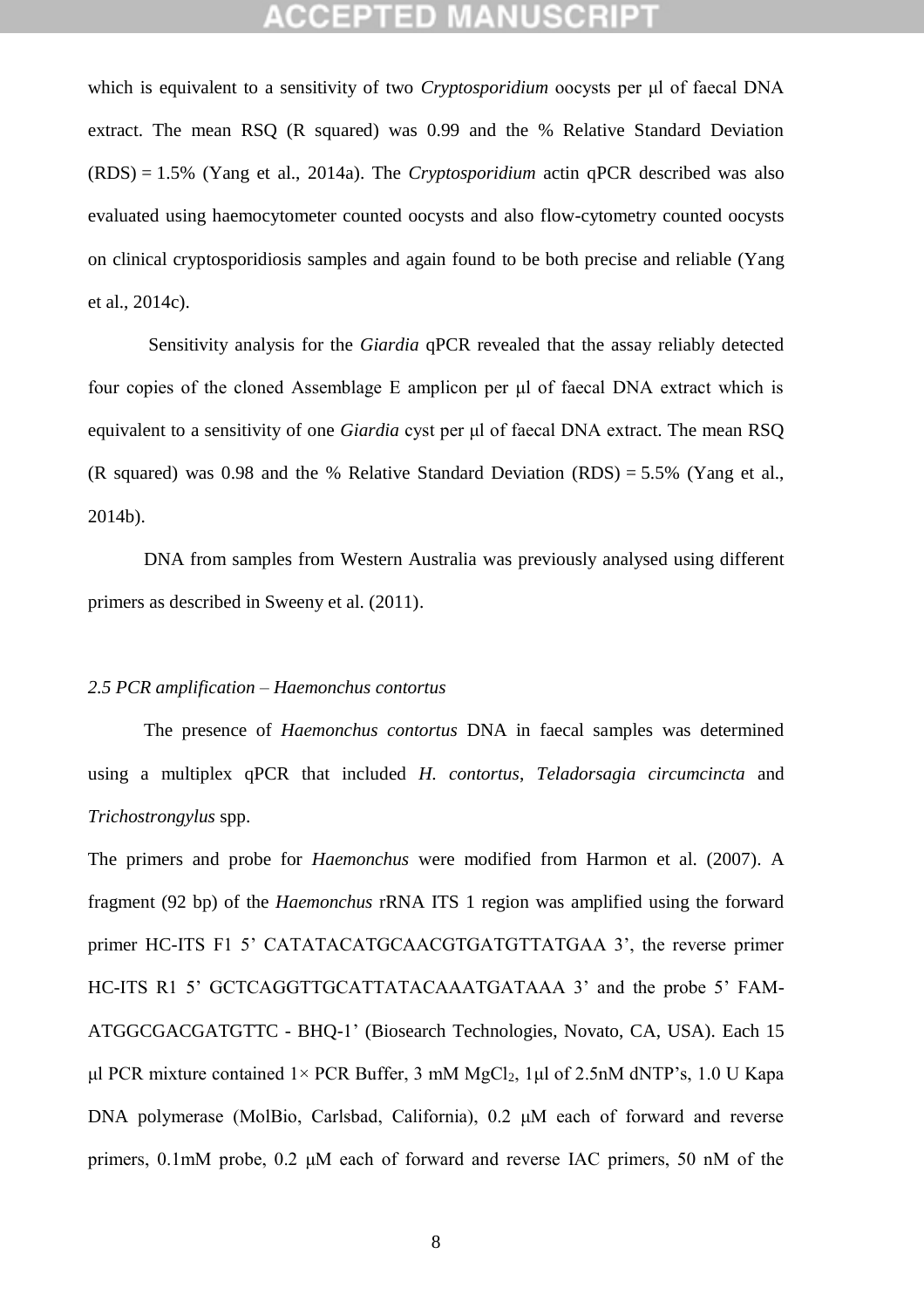## CCEPTED M

probe, 10 copies of IAC template and 1 μl of sample DNA. The PCR cycling conditions consisted of a pre-melt at 95°C for 3 min and then 45 cycles of 95°C for 30 sec, and a combined annealing and extension step of 60°C for 45 sec.

The analytical specificity of the multiplex qPCR assay was assessed by testing DNA from a range of nematode, protozoan and bacterial species as well as human, sheep and cattle DNA and revealed no cross-reaction with other genera and only amplified the relevant strongyle species. Sensitivity analysis was conducted as described in section 2.4 and equated to a minimum detection of 10 epg. The mean R squared for *H. contortus* qPCR was 0.98 and the % relative standard deviation for *H. contortus* qPCR was 0.93. The mean efficiency for the *H. contortus* qPCR was 107.3%.

## *2.6 Statistical analysis*

Protozoan parasite shedding for each lamb at each timepoint was categorised as high (faecal oocyst shedding above median for positive samples for the farm/timepoint), low (faecal oocyst shedding below median for positive samples for the farm/timepoint) or not detected (no evidence of faecal oocyst shedding) separately for *Cryptosporidium* spp. (including *C. parvum*), *C. parvum* and *Giardia* spp. Lambs were categorized by frequency of parasite detection (parasite detected on 0, 1, 2 or 3 occasions) separately for *Cryptosporidium* spp. (including *C. parvum*), *C. parvum* and *Giardia* spp. Lambs were also categorised for parasite status (no infection, *Giardia* only, *Cryptosporidium* only, mixed *Giardia* and *Cryptosporidium*) at each sampling occasion. Worm egg count was log transformed for analyses using Log10(WEC+25). Individual sheep were categorised for *Haemonchus* presence/absence for each occasion based on qPCR.

Associations between protozoan parasites with HSCW and dressing % were analysed using general linear models (SAS Version 9.2, SAS Institute, Cary, NC, USA), with site (ie farm locations) and kill group (where sheep in each flock were consigned for slaughter over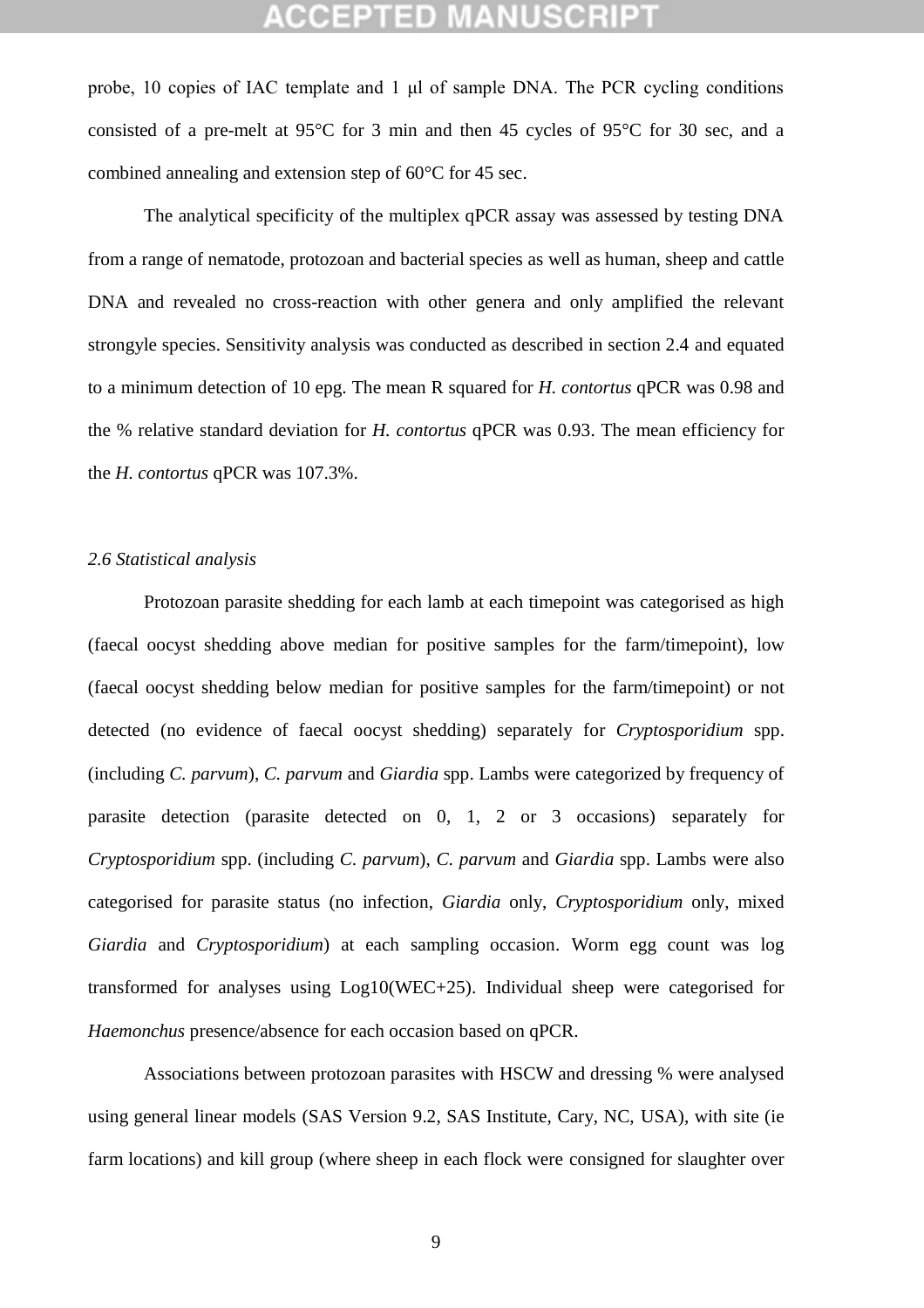## **CEPTED:**

more than one date) included as fixed effects and WEC included as a covariate. Within this base model parasite shedding category (high, low or not detected) of either *Cryptosporidium*  spp, *C. parvum* or *Giardia* spp. within each of the three different time points (weaning, postweaning and pre-slaughter) was incorporated as a fixed effect equating to a total of 9 separate models (i.e. 3 parasites x 3 time points). The WEC covariate was not significant (P>0.100) for any model so this was excluded from subsequent models presented in this study.

The associations between trichostrongylid parasites with HSCW and dressing % were analysed using general linear models (SAS Version 9.2, SAS Institute, Cary, NC, USA) separately for each of the three different time points (weaning, post-weaning and preslaughter), with log transformed WEC, *Haemonchus* status (presence/absence), site and kill group included as fixed effects.

Live weight measurements were recorded for each animal at each sampling occasion, so this was analysed in a single linear mixed effects model (SAS Version 9.2, SAS Institute, Cary, NC, USA) for each parasite (i.e. each model was for a specific parasite but included all 3 time points). For protozoan parasites, the linear mixed effects models included the shedding category (high, low or not detected), site (farm location) and sampling occasion (weaning, post-weaning or pre-slaughter) each included as fixed effects, WEC included as a covariate, and animal identification (ID) included as a random term to account for the multiple sampling of individuals over time. The WEC covariate was not significant (P>0.100) so this was excluded from subsequent models presented in this study. For trichostrongylid parasites, the linear mixed effects models included log transformed WEC, *Haemonchus* status (presence/absence), site and sampling occasion included as fixed effects and animal identification as a random term.

Associations between HSCW and dressing % with frequency of parasite detection were assessed separately for each parasite using linear mixed effects models with frequency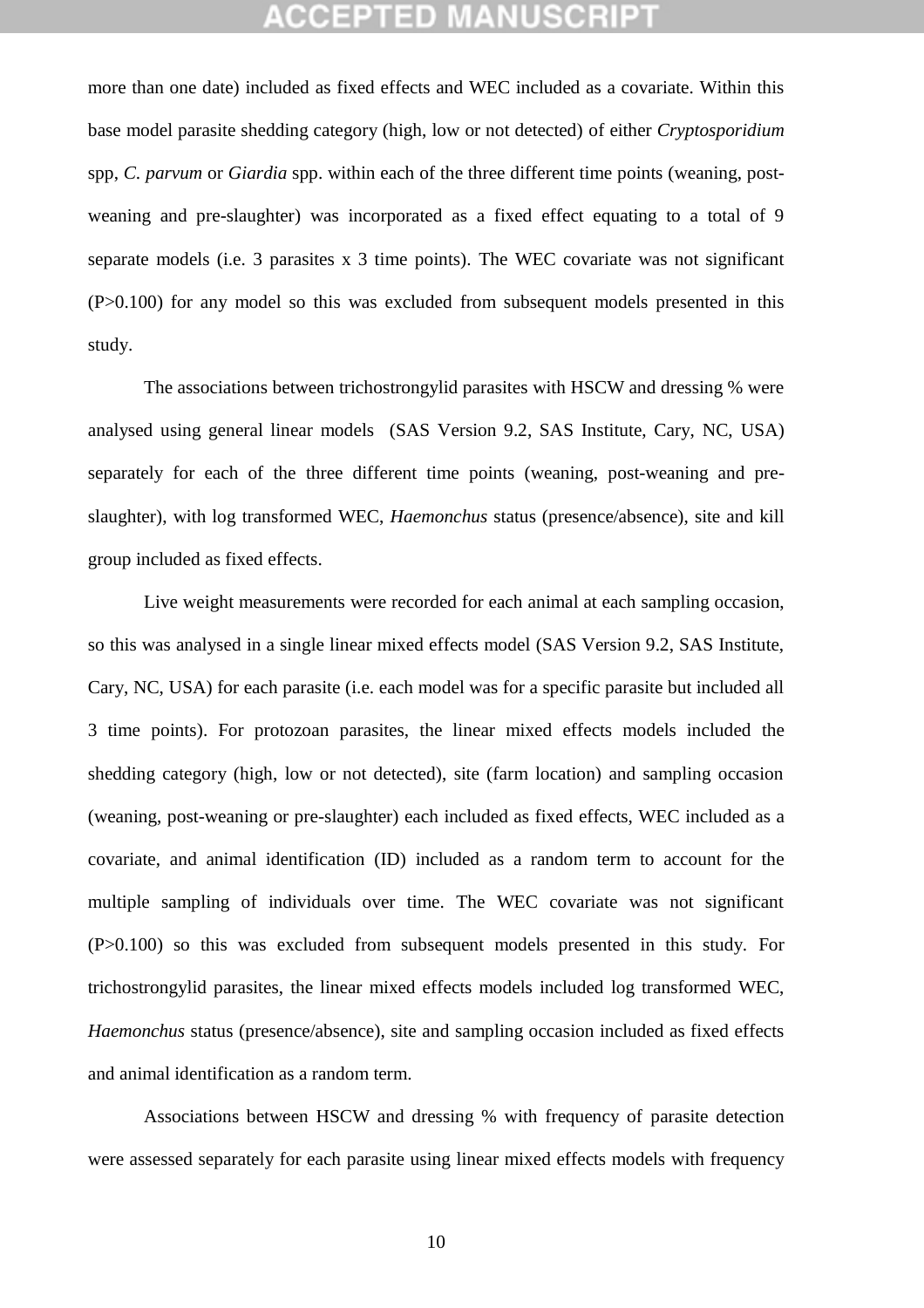of detection (0, 1, 2 or 3 positive occasions) and site (i.e. farm locations) included as a fixed effects. Least square means were generated for all linear mixed effects models.

Associations between HSCW and dressing % with parasite status were assessed separately for each timepoint using general linear models with parasite status (no infection, *Giardia* only, *Cryptosporidium* only, mixed *Giardia* and *Cryptosporidium*), site (i.e. farm locations) and kill group included as a fixed effects. Associations between liveweight with parasite status were assessed in a single linear mixed effects model with parasite status (no infection, *Giardia* only, *Cryptosporidium* only, mixed *Giardia* and *Cryptosporidium*), site (i.e. farm locations) and timepoint included as a fixed effects, and animal ID included as a random term. Least square means were generated for all general linear models.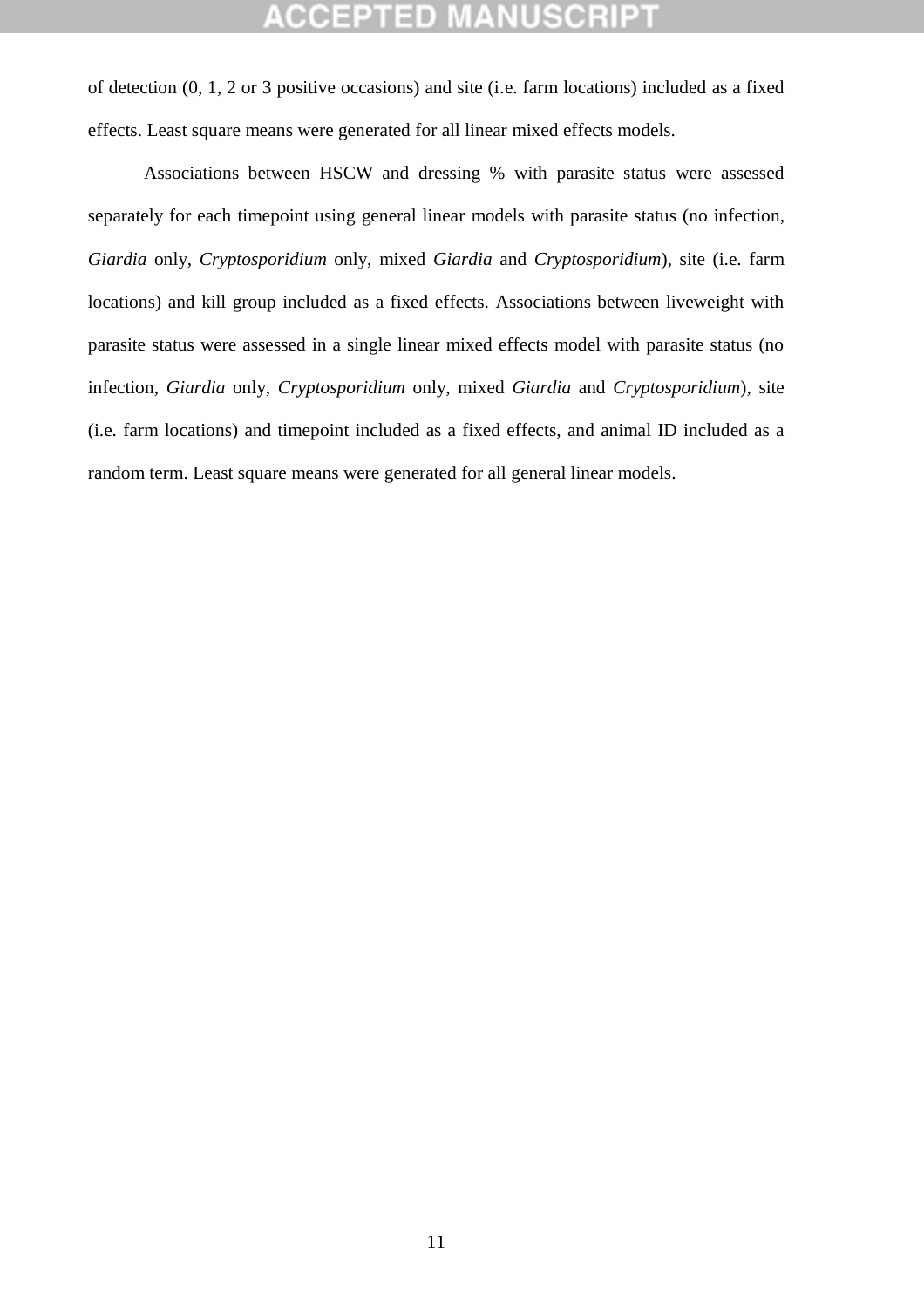### **3 Results**

### *3.1 Parasite prevalence and faecal shedding*

*Cryptosporidium* spp. were identified in 16.9% of faecal samples (Table 2) with prevalence and faecal oocyst concentration previously reported in greater detail (Yang et al., 2014a). *Cryptosporidium parvum* was identified in 9.8% (49/500) of *Cryptosporidium*positive samples, and mixed *C. parvum* and *C. xiaoi* infections were identified in 2.4% (12/500) of positive samples (Yang et al., 2014a). *Giardia* spp. were identified in 20.2% of faecal samples (Table 3), with prevalence and faecal oocyst concentration previously reported in greater detail (Yang et al., 2014b).

## [INSERT TABLE 2]

[INSERT TABLE 3]

## *3.2 Associations of Cryptosporidium (all species) with lamb growth, carcase weight and dressing percentage*

*Cryptosporidium* spp. shedding at pre-slaughter was associated with about 1.2% lower dressing %, within both high shedding  $(P<0.01)$  and low shedding  $(P<0.01)$  lambs compared to non-shedding lambs (Table 4). The impact of high and low shedding categories on dressing % did not differ from each other. In contrast there was no association between *Cryptosporidium* spp. shedding category and dressing % at either weaning or post-weaning. There was also no association between *Cryptosporidium* spp. shedding category and either HSCW (at any of the sampling time points) or live weight.

## [INSERT TABLE 4]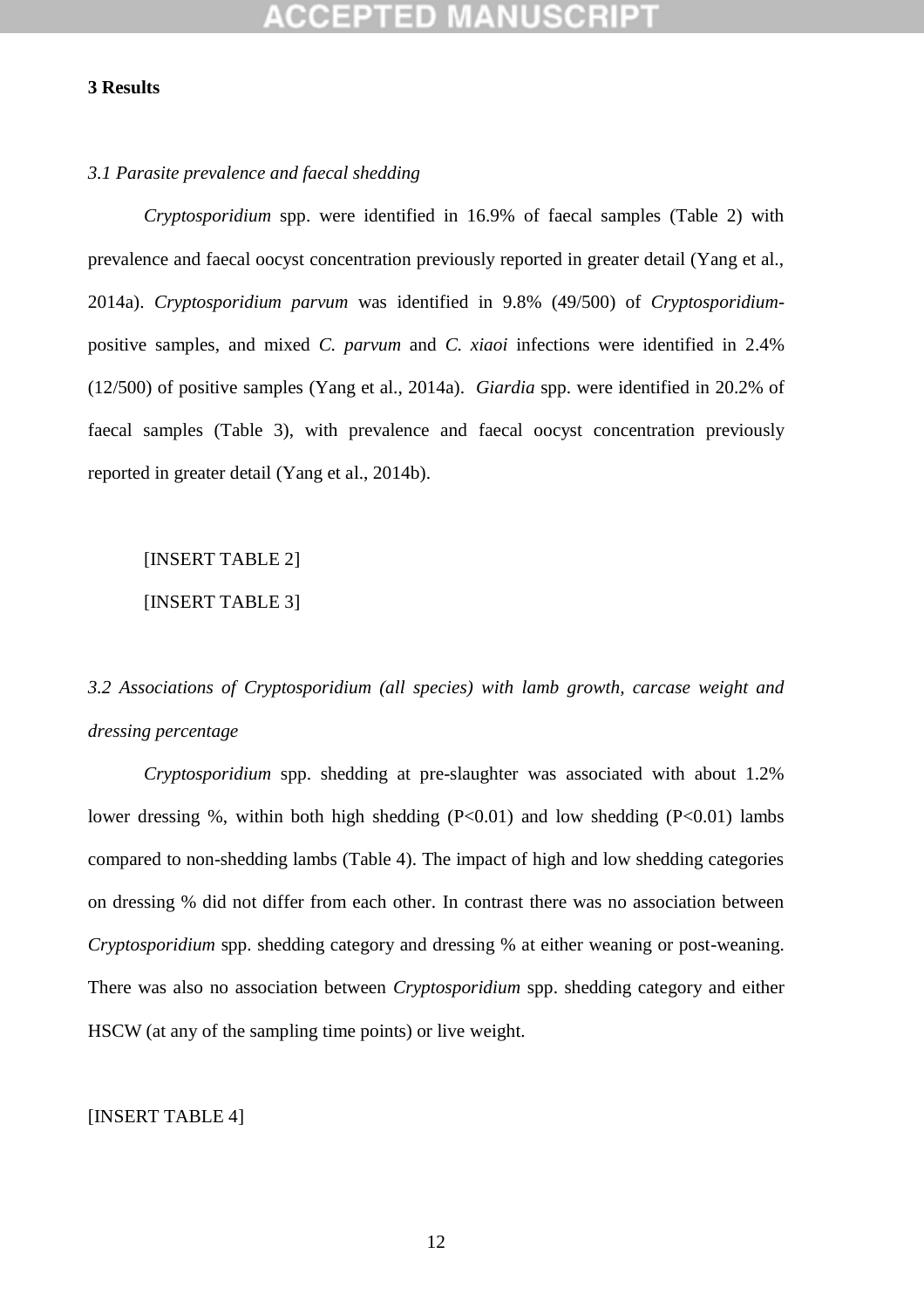*3.3 Associations of C. parvum with lamb growth, carcase weight and dressing percentage*

*Cryptosporidium parvum* shedding at pre-slaughter was associated with between 2.2  $-$  2.6kg lower HSCW, in both high shedding (P<0.01) and low shedding lambs (P<0.01) compared to non-shedding lambs (Table 4). The impact on HSCW did not differ between these two groups.

This HSCW effect was also reflected at the post-weaning time point, but was only evident in the high shedding group where high *C. parvum* shedding was associated with about 3.2kg lower HSCW  $(P<0.01)$  compared to non-shedding lambs (Table 4). At weaning there was no association between *C. parvum* shedding category and HSCW.

For dressing %, the only association evident with *C. parvum* shedding category was observed at post-weaning where the high shedding group had  $2.7\%$  lower dressing (P<0.01) than the non-shedding lambs (Table 4).

*Cryptosporidium parvum* shedding category was associated with lower live weight (Table 4). Compared with non-shedding lambs, high shedding lambs were 2.78kg lighter at weaning (P<0.01), 4.52kg lighter at post-weaning (P<0.01) and 2.31kg lighter at slaughter (P<0.01; Table 4). Live weight in low shedding lambs were 2.78kg lighter at slaughter than non-shedding lambs at weaning (P=0.058).

### *3.4 Associations of Giardia spp. with lamb growth, carcase weight and dressing percentage*

*Giardia* shedding at post-weaning was associated with lower HSCW, with HSCW reductions of 0.59kg in high shedding lambs relative to non-shedding lambs (P<0.05; Table 4). High *Giardia* shedding lambs had 0.66kg lower HSCW relative to low shedding lambs  $(P=0.053)$  at post-weaning.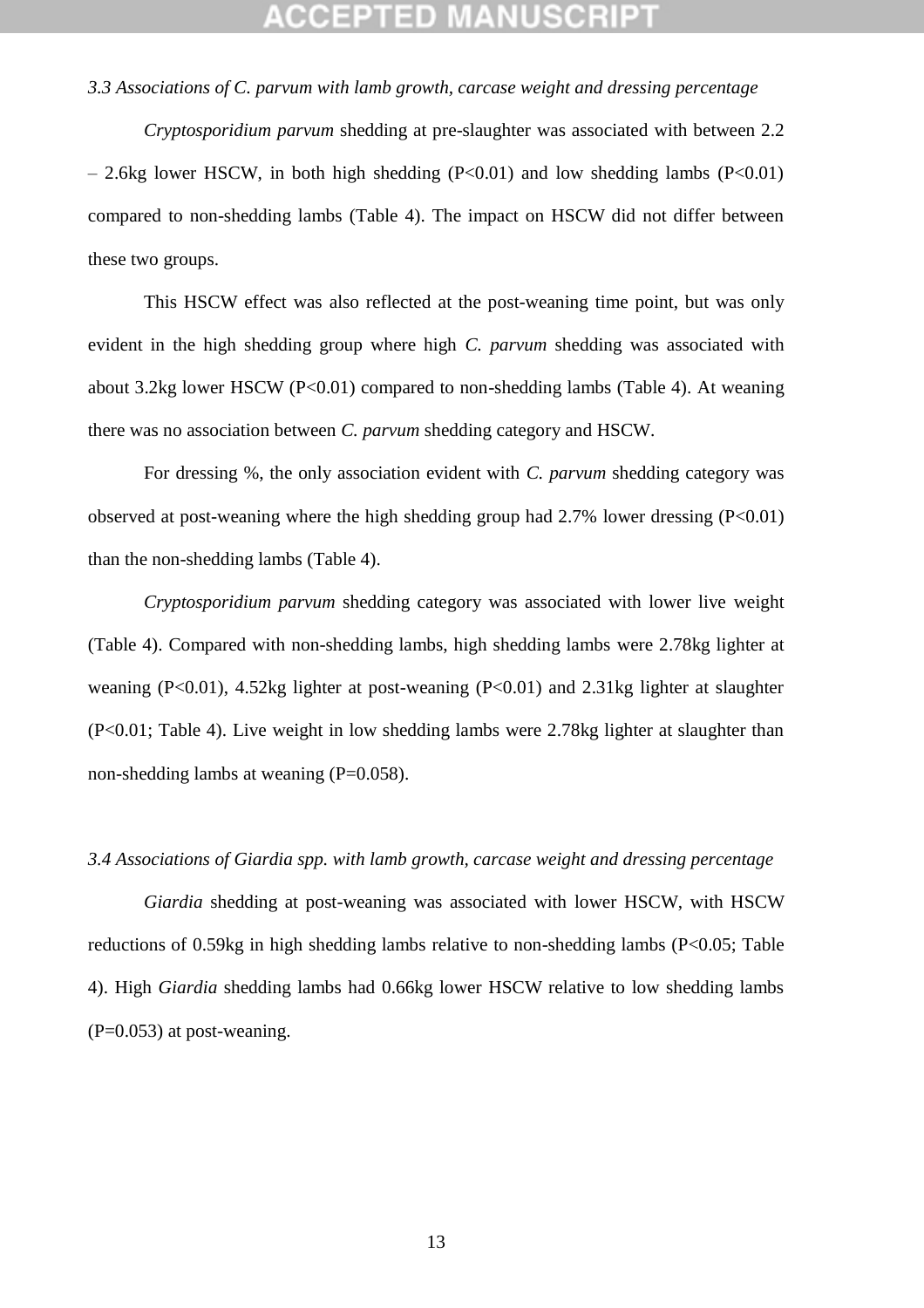There were no associations between *Giardia* spp. shedding category and HSCW at weaning or pre-slaughter, nor between *Giardia* spp. shedding category and either dressing % (any time point) or live weight.

## *3.5 Associations of frequency of parasite detection with carcase weight and dressing percentage*

Increased frequency of detection of *C. parvum* and *Giardia* were both associated with reductions in HSCW and dressing % (Table 5). Specifically, detection of *C. parvum* on three occasions was associated with 4.02kg lower HSCW (P<0.001) and 3.85% lower dressing % (P<0.05) compared with lambs in which *C. parvum* was never detected. Detection of *C. parvum* on two occasions was associated with 2.59kg lower HSCW (P<0.05) compared with detection on one occasion, and *C. parvum* detection on one occasion was associated with 1.43kg lower HSCW (P<0.001) compared with lambs in which *C. parvum* was never detected. A similar pattern (albeit with smaller magnitude of difference) was observed for *Giardia* spp. with detection on three occasions associated with 0.93kg lower HSCW (P=0.065) and 1.41% lower dressing % (P<0.05) compared with lambs in which *Giardia* was never detected, and detection on two occasions was associated with 0.82kg lower HSCW (P<0.01) and 0.63% lower dressing % (P=0.086) compared with lambs in which *Giardia* was never detected.

### [INSERT TABLE 5]

## *3.5 Association of mixed infections with carcase weight, dressing percentage and live weight*

There was no significant main effect  $(P>0.100)$  of infection type (no infection, single *Giardi*a infection, single *Cryptosporidium* infection, mixed *Giardia* and *Cryptosporidium* infection) on live weight, HSCW (for any sampling occasion) or dressing % at weaning or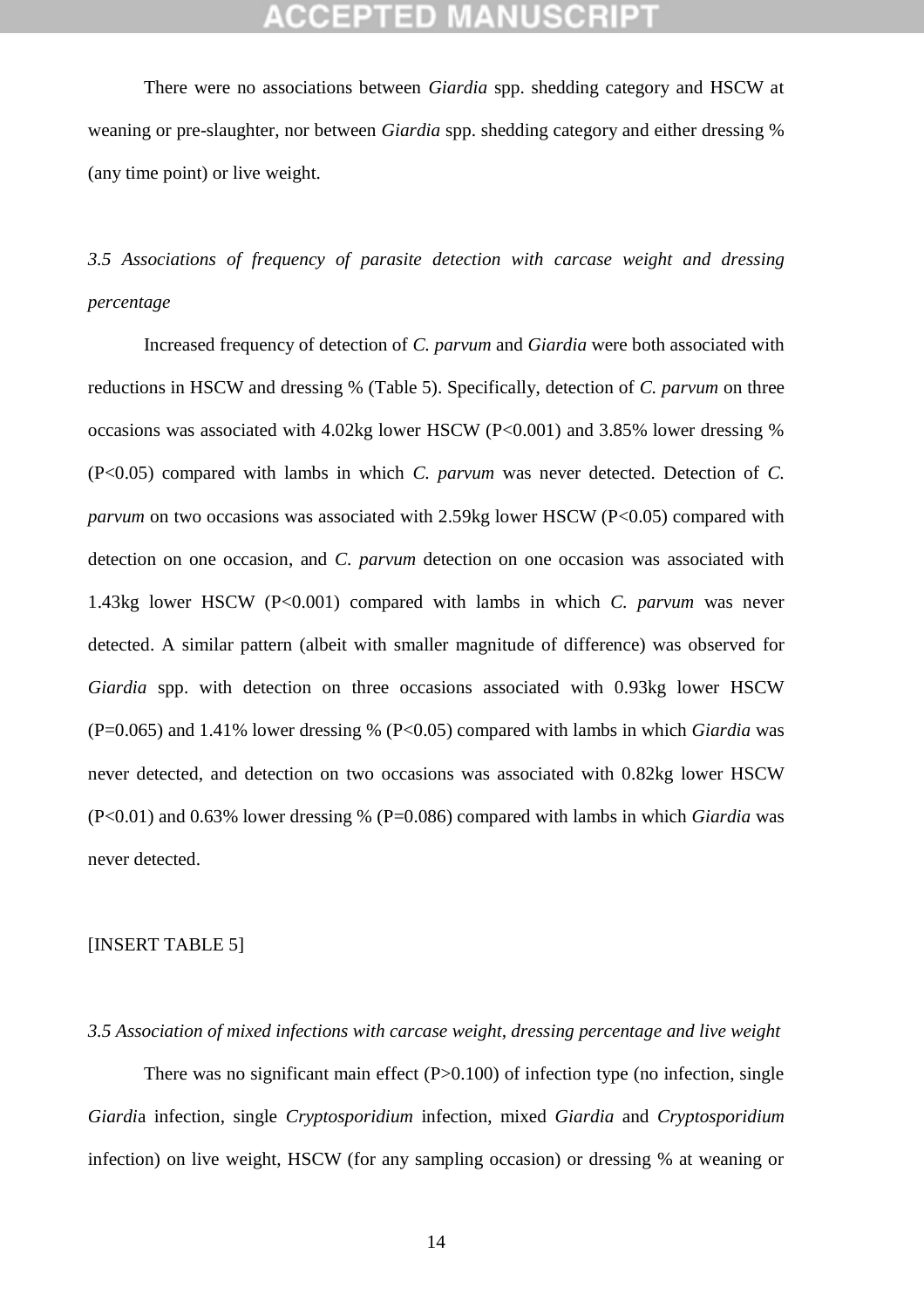post-weaning. There was an association between infection type at pre-slaughter and dressing % (P<0.01) whereby lambs with shedding *Cryptosporidium* only (44.79%) or mixed *Giardia* and *Cryptosporidium* (44.29%) had lower dressing % than lambs with no infection (45.77%). Similarly, lambs shedding mixed *Giardia* and *Cryptosporidium* (44.29%) had lower dressing % than lambs shedding *Giardia* only (45.36%).

*3.6 Association between WEC and Haemonchus status with carcase weight, dressing percentage and live weight*

Faecal WEC and prevalence of *H. contortus* (by qPCR) are shown in Table 6. The mean WEC for all farms and timepoints were below 1000 eggs per gram, suggesting that whilst *H. contortus* was identified by qPCR on all 8 farms included in the study, clinical haemonchosis was unlikely at a flock level.

No statistically significant main effects for either WEC (P>0.05) or *Haemonchus* status (P>0.05) were identified for any of the sheep meat productivity measures (liveweight, HSCW and dressing %). Trends were observed towards a negative association between WEC and liveweight (P=0.086), WEC at weaning and dressing  $\%$  (P=0.069) and *Haemonchus* status at slaughter and dressing % (no *Haemonchus* 45.4% vs *Haemonchus* present 46.1%; P=0.057).

### [INSERT TABLE 6]

## **4 Discussion**

This is the first report of associations for intensity and frequency of faecal protozoan shedding with growth and carcase productivity in sheep. High *C. parvum* shedding was associated with reduced live weight, HSCW and dressing %. High *Cryptosporidium* (all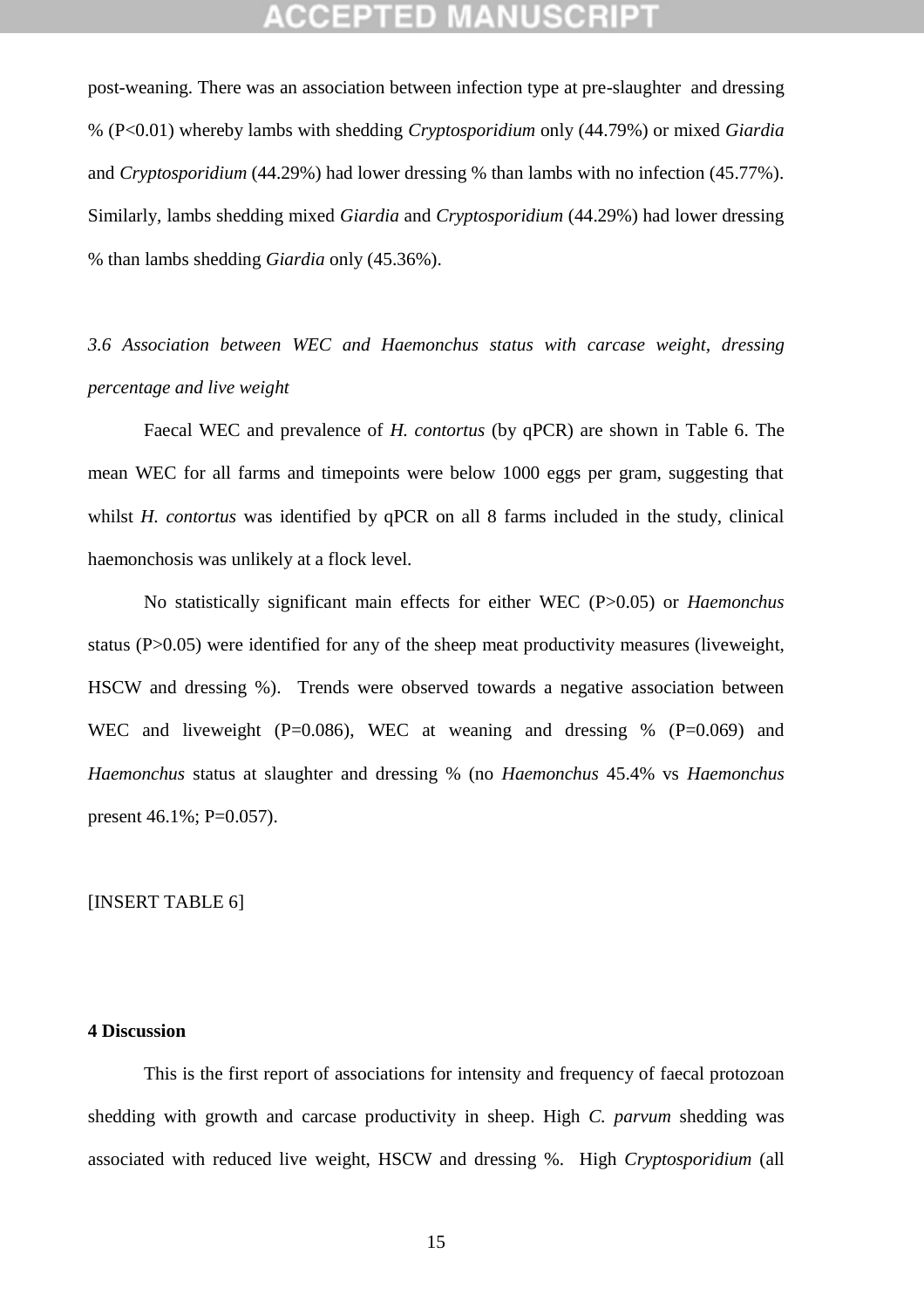## **CCEPTED MANUSCR**

species) shedding was associated with reduced dressing % and high *Giardia* shedding was associated with reduced HSCW. Relationships between protozoan shedding intensity and productivity were observed at specific time points that varied between the parasites. Importantly, high shedding post-weaning and pre-slaughter were associated with reduced productivity, suggesting that *Cryptosporidium* and *Giardia* infections have sub-clinical consequences for ruminants beyond the neonatal period and challenges the notion that *Cryptosporidium* and *Giardia* are of relevance for ruminants only as a cause of neonatal diarrhoea. Apart from intensity of protozoan shedding, repeated detection of *C. parvum* and *Giardia* in individual animals was associated with reduced HSCW and dressing %, again suggesting that infection beyond the neonatal period has consequences for sheep meat productivity, and both intensity and timing of shedding relative to slaughter may impact carcase outcomes.

Sheep flocks included in this study were distributed across a wide geographical area, representing a range of sheep production environments. The distance between WA3 and NSW was approximately 3300km and there was considerable variation in rainfall pattern between farms (Table 1). This was an observational study with natural parasite infections, and sheep were managed under extensive grazing conditions typical for commercial sheep meat production. Both carcase weight and dressing % are important profit drivers for the sheep meat industry, and the reductions in HSCW and dressing % observed would be expected to reduce efficiency and increase costs of processing.

The present study has extended findings from the previous reports identifying reduced HSCW and dressing % associated with detection of *Cryptosporidium* and *Giardia* (Sweeny et al., 2012b; Sweeny 2012) by examining protozoan shedding intensity (determined by qPCR) rather than simply presence of organism (by PCR)*.* Apart from demonstrating that magnitude and not simply presence of shedding was associated with carcase productivity, the present study included a much larger number of sheep located over

16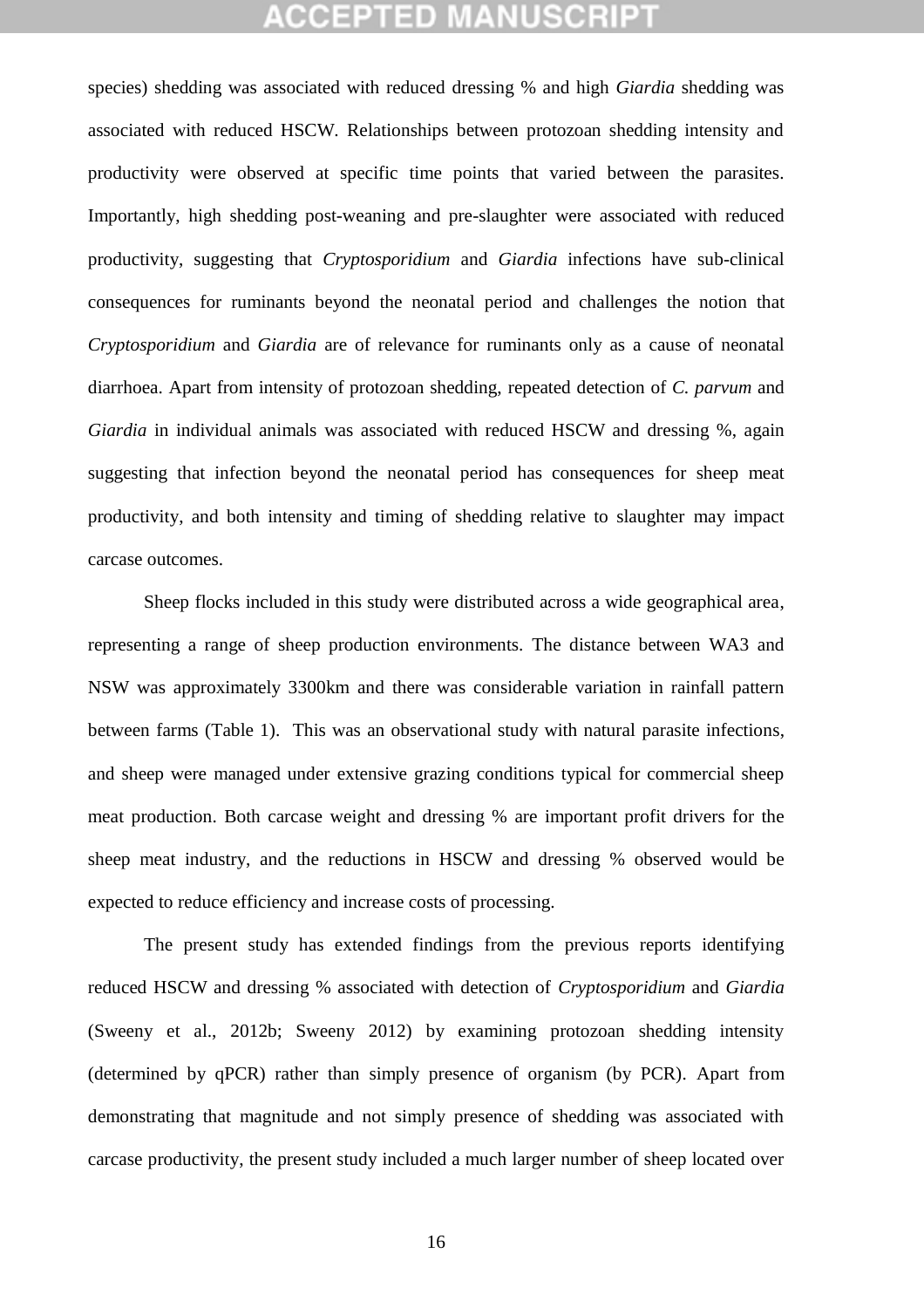## **CCEPTED**

a wider geographical area, was able to identify associations at specific sampling timepoints and identified that relationships between parasite shedding and HSCW existed only for *C. parvum* (but not all *Cryptosporidium* spp.).

*Cryptosporidium* (including *C. parvum)* and *Giardia* were identified in all eight flocks included in the present study, and have been widely reported in sheep in Australia (Ryan et al., 2005; Yang et al., 2009; Sweeny et al., 2011; Sweeny et al., 2012a; Yang et al., 2014a; Yang et al., 2014b) and worldwide (Xiao 2010). Therefore the observations of reduced HSCW and dressing % associated with these organisms have important implications for sheep meat industries worldwide. The productivity consequences of greatest magnitude were for lambs categorized as high shedding for *C. parvum* at post-weaning (3.2kg lower HSCW than non-shedding lambs) and pre-slaughter (2.2kg lower HSCW). *Cryptosporidium parvum* was identified on all eight farms at either post-weaning or pre-slaughter, albeit at low prevalences (below 6%). A recent review by Ryan et al. (2014) reported geographic differences in prevalence and predominant *Cryptosporidium* species and genotypes in sheep, with *C. parvum* apparently the dominant species in Europe based on available epidemiological studies. It is likely that host age influences distribution of *Cryptosporidium* species, but further evidence derived from longitudinal studies is required to confirm this.

Lambs shedding *Cryptosporidium* pre-slaughter had lower dressing % than nonshedding lambs, but no differences in HSCW or live weight were observed. Dressing % is the ratio of HSCW divided by live weight, and differences in dressing % may be reflecting variation in either HSCW or the visceral (and non-carcase tissue) of the animal. Although not significant, HSCW was 0.3kg lighter in lambs shedding *Cryptosporidium* pre-slaughter, whilst their visceral tissue (live weight -HSCW) was 0.8kg heavier, implying that impact on visceral (non-carcase) tissue weight was the key driver of the reduced dressing % response observed for these lambs. This observation was consistent with previous studies showing dressing % (but not necessarily live weight) was reduced in sheep infected with nematodes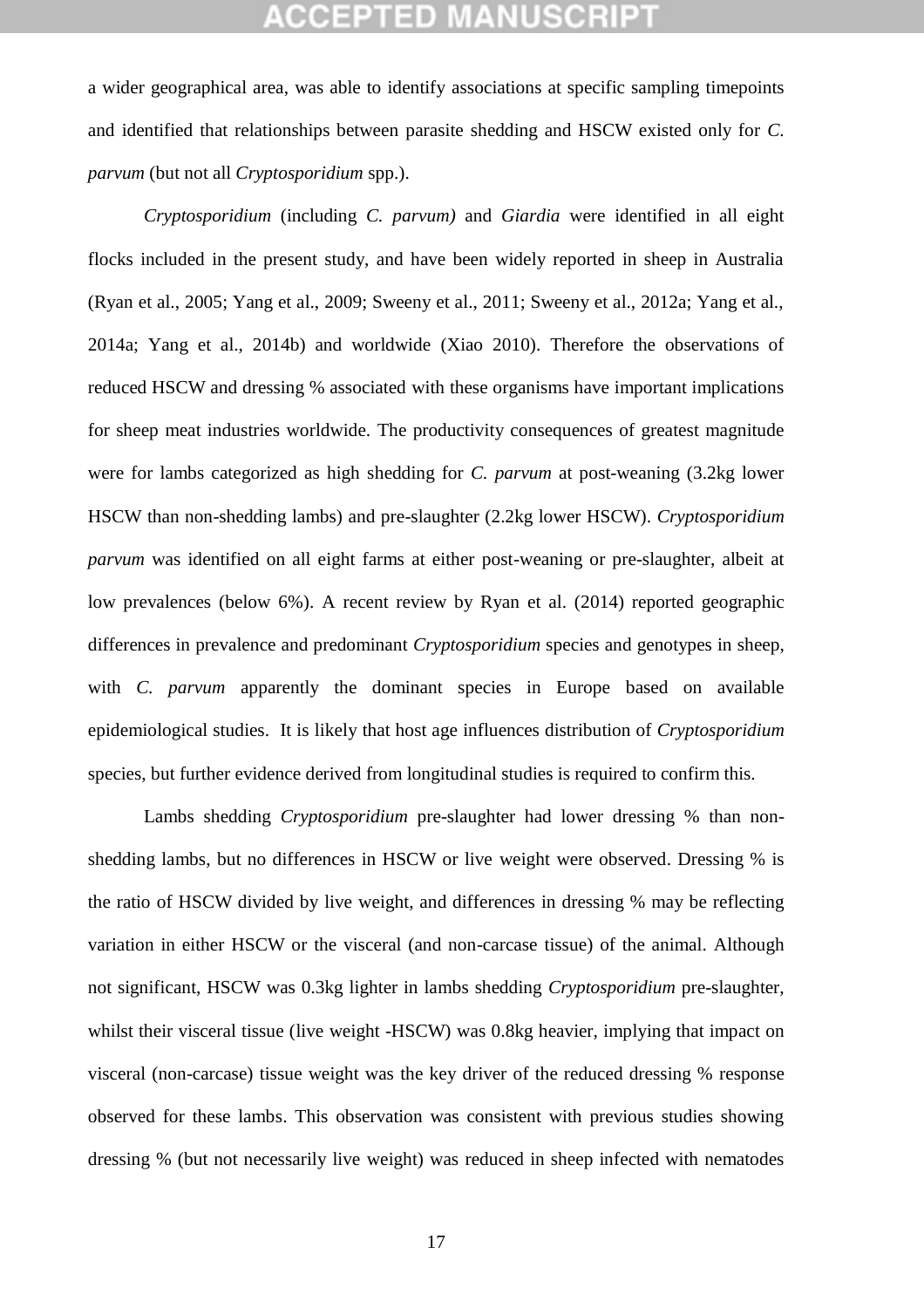## **CCEPTED MANUSCRI**

(Liu et al., 2005; Jacobson et al., 2009) and protozoan parasites (Sweeny 2012; Sweeny et al., 2012b), and supports the suggestion that live weight may underestimate carcase productivity losses in sheep associated with parasitism.

Increased frequency of detection of both *C. parvum* and *Giardia* was associated with greater magnitude of reductions in HSCW and dressing %. Whether the repeated observations of shedding were due to ongoing (chronic) infection, separate infections (different genotype) or re-infection (same genotype) could not be determined. Both *Cryptosporidium* and *Giardia* infections are thought to be mostly self-limiting although chronic infection and reinfections have been reported at least in humans (Cama et al., 2008; Halliez and Buret, 2013). Cama et al. (2008) reported that reinfection with both the same and different genotypes were common. In cattle, reinfection after treatment is common (O'Handley et al., 2000; Guerden et al., 2006; Geurden et al., 2010). Little is known about the situation in sheep.

Observations in this study highlighted the importance of longitudinal sampling to identify relationships between protozoan shedding and productivity outcomes. Shedding of *C. parvum* or *Giardia* post-weaning were associated with reduced HSCW at slaughter (approximately 10 weeks later). Importantly, the reductions in HSCW associated with high shedding post-weaning were both statistically significant and of a magnitude relevant for commercial sheep meat production. Relationships between protozoan shedding and subsequent HSCW and dressing % were not significant at the weaning sampling, possibly due to the greater time period between sampling and slaughter.

Thresholds for "high" (or pathological) oocyst shedding concentration have not been established for either *Cryptosporidium* or *Giardia*. We used the median oocyst shedding concentration in positive animals for each parasite/farm/timepoint as the cutoff for categorising shedding animals as low or high shedding, and significant effects were observed using this methodology despite the range in median shedding intensity observed across farms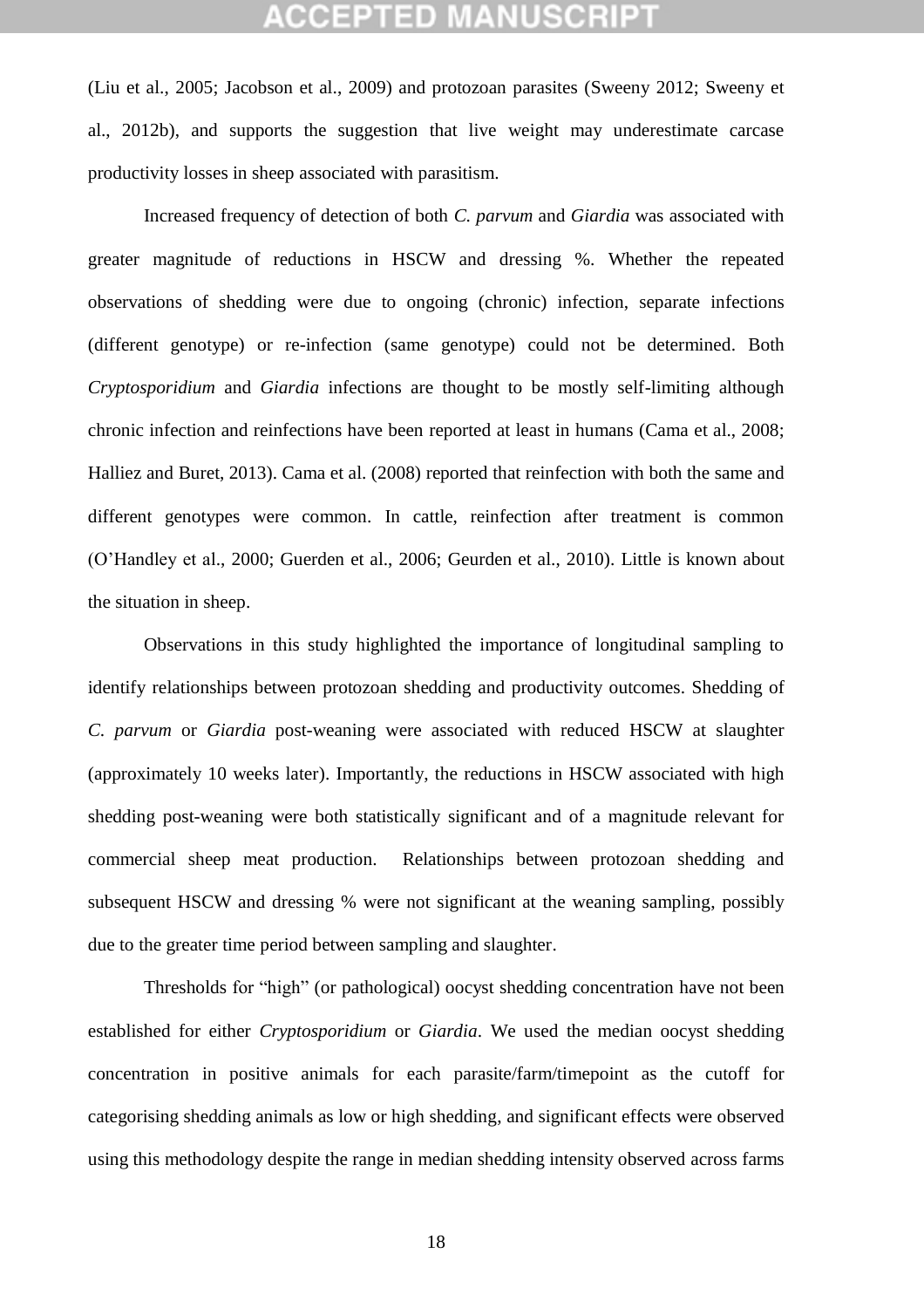## CCEPTED M

and timepoints (Tables 2 and 3). This is the first study to our knowledge that has used longitudinal sampling and quantitative molecular measures of shedding to determine impacts on growth and carcase productivity in sheep, so there was little evidence available to support or refute the approach using median values when determining appropriate methods for analyses. Larger data sets may be able to identify thresholds for shedding intensity where future impacts on carcase productivity are more likely to be observed.

Interactions between protozoan parasites and a range of host factors determining disease outcomes have been reported in sheep, although these are less well described than nematode parasite-host factor interactions. *Eimeria* shedding is likely to have a genetic component (Yvore et al., 1992; Reeg et al., 2005) and factors including stress, litter size, stocking intensity, poor hygiene and concurrent infections have been implicated as risk factors for clinical coccidiosis and cryptosporidiosis in young lambs (de Graaf et al., 1999; Taylor, 2008; Chartier and Paraud, 2012). In the present study, mixed (concurrent) infections were not associated with reduced live weight, HSCW or dressing %, except at preslaughter where lambs with mixed infections had lower dressing %.

It should be noted that associations between infection and reduced growth (*C. parvum*) or HSCW (*C. parvum* and *Giardia* spp*.*) in this observational study could not be confirmed as causative (i.e. parasitism causing reduced growth or carcase size). It may be the case that sheep which otherwise had restricted growth were more susceptible to infection and high shedding intensity. Despite evidence that *Cryptosporidium* and *Giardia* are common and widespread in livestock, the effects of infection on livestock productivity and the mechanisms by which deleterious effects may occur are surprisingly poorly understood (O'Handley and Olson 2006), but are likely related to alterations in gut epithelial structure and function (Buret 2007). Olson et al. (1995) attributed reduced carcase weight in lambs to reduced feed conversion efficiency in specific pathogen-free barn raised lambs subsequent to surgical infection with *Giardia*. Ralston et al. (2003) observed associations between reduced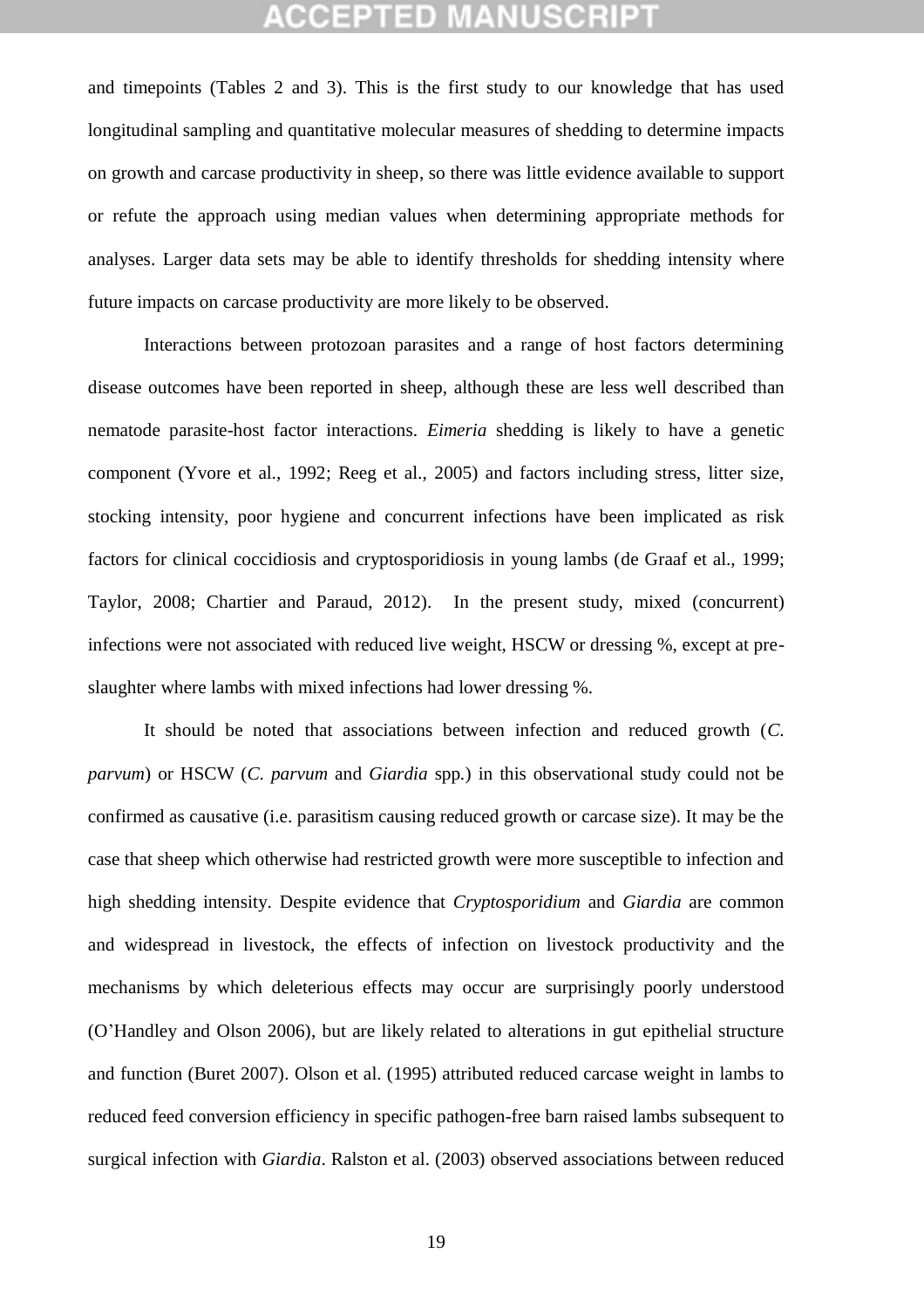feed intake and *Giardia* in steers, but a review by Geurden et al. (2010) concluded that there was no experimental data "to conclusively indicate an economical impact" of *Giardia* on production in calves. Similarly, whilst abomasal *Cryptosporidium andersoni* has been associated with reduced weight gain (Anderson 1987; Ralston et al., 2010) and reduced feed efficiency (Ralston et al., 2003) in feedlot cattle, and *C. muris* has been associated with reduced milk production in dairy cows (Esteban et al., 1995), reviews by O'Handley and Olsen (2006) and Santin (2013) concluded there was a lack of evidence to indicate intestinal cryptosporidiosis results in any long-term production effects in ruminants. Feed intake was not recorded in the present study, so it was not possible to determine whether differences in HSCW were associated with reduced appetite and/or feed conversion efficiency.

The study was conducted using flocks of sheep being raised for meat production under commercial farming conditions. There were potential biases due to factors independent of parasitism impacting growth/weight such as date of birth (lambing periods extended up to 8 weeks), sex, parity and litter size. Whilst the size of the data set was likely to have addressed some of these biases, assumptions of similarity of factors (such as distribution of litter size) between flocks was made. Future studies accounting for wider range of factors with potential to impact growth independent of parasitism could be used to better define associations between infection and growth in sheep.

This study was not designed to investigate the effect of nematodes on live weight or carcase productivity, so farmers employed their normal strategic anthelmintic treatments and grazing management. Treatment with benzimidazoles (BZ) may impact shedding intensity (Xiao et al., 1996; O'Handley et al., 1997; O'Handley et al., 2000; Guerden et al., 2006). Records showed that BZ treatments were not used for WA1, WA2, WA3, SA1 or VIC1. Records for SA2, VIC2 and NSW were incomplete. The BZ dosage required to reduce cyst excretion in sheep is not known, but a review by Geurden et al. (2010) suggests that for calves the total dosage (5-20mg/kg fenbendazole or albendazole daily for 3 consecutive days) is higher compared with helminth treatment. No sheep in this study were treated with 3 consecutive doses of any anthelmintic. Furthermore, studies in calves have shown that cyst suppression after 3 days of BZ treatment was either not complete or short acting in field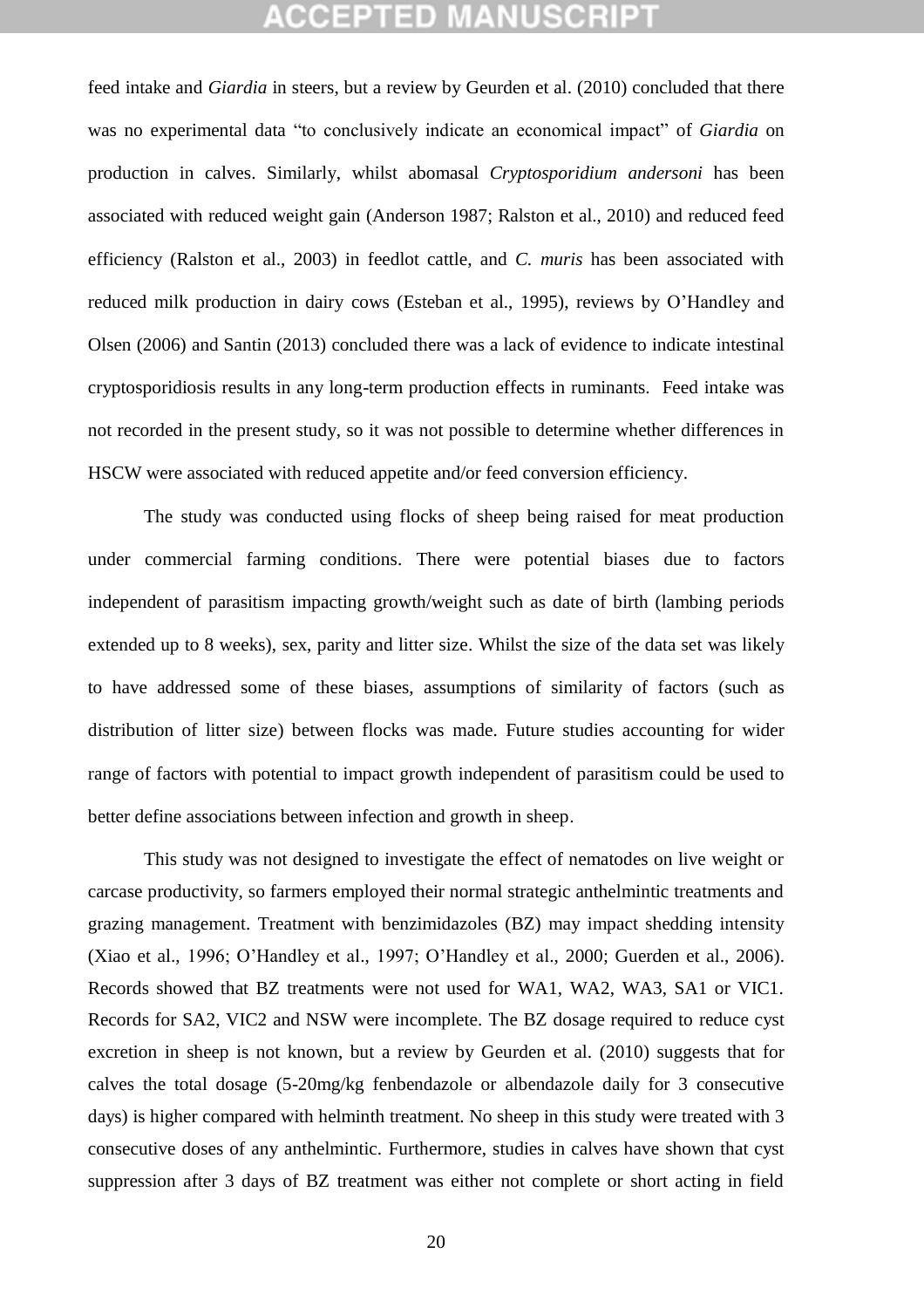# **ACCEPTED MANUSCRIPT**

conditions, and it has been proposed that this may reflect rapid re-infection in contaminated environments (O'Handley et al., 2000; Guerden et al., 2006; Geurden et al., 2010). Therefore any BZ treatments used in the present study were likely sub-therapeutic, and reinfection rapid. The results reported for this study therefore reflect production losses in sheep with oocyst excretion observed under field conditions (i.e. contaminated environment and reinfection likely) and with anthelmintic treatment protocols typical for lambs being raised for slaughter. Further studies are required to determine the effect of BZ on cyst excretion by sheep at doses recommended for nematode control and under field conditions where reinfection is likely.

No significant main effects for WEC or *Haemonchus* status for live weight, HSCW or dressing % were observed in this study. Resilience to trichostrongylid parasites by prime lambs with nutrition adequate to support growth rates of 200g/d has been reported in the same regions included in this study, specifically southern Australia in prime lambs up to slaughter (Carmichael et al., 2011; Carmichael et al., 2013) and northern NSW in prime lambs up to weaning (Dever et al., 2016). Furthermore, the effect of infection is likely to have been complicated by variations in resistance both between and within flocks which may impact on lamb growth during the acquisition of immunity (Greer 2008). It should also be noted that lambs in the present study were being raised for slaughter using management typical for each property, including anthelmintic treatments and grazing management. It is possible that the nematode infection pressure and range of WEC observed in these flocks was not sufficient for effects on live weight, HSCW and dressing % to be observed.

### **5. Conclusion**

This study is, to the best of our knowledge, the first to report associations between increased intensity of faecal shedding of protozoan parasites and reduced sheep meat productivity, specifically carcase weight (*C. parvum* and *Giardia*), dressing % (*C. parvum* and *Cryptosporidium* spp.) and live weight (*C. parvum*) in sheep. The results suggest *Cryptosporidium* and *Giardia* infections have consequences for ruminant productivity beyond the neonatal period. Repeated detection of *C. parvum* and *Giardia* shedding in individual animals was also associated with reduced HSCW and dressing %. Mixed *Giardia* and *Cryptosporidium* shedding pre-slaughter was associated with reduced dressing %. The study incorporated a large number of animals of varying genetic background located over wide geographical area, representing a range of sheep production environments and natural protozoan infection scenarios. *Cryptosporidium* and *Giardia* have been widely reported in sheep flocks throughout Australia and around the world, therefore the associations with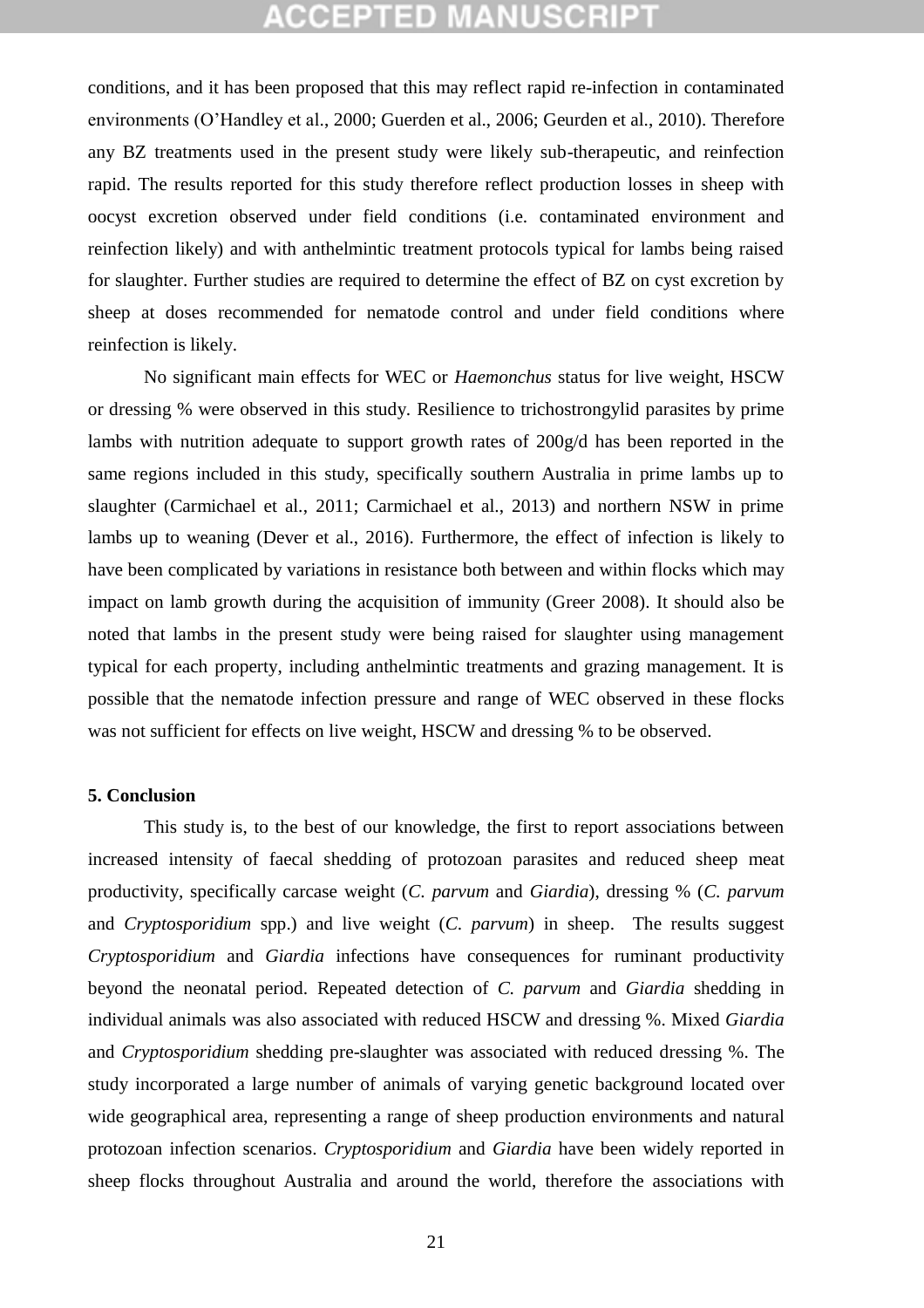reduced carcase weight and dressing % reported by this study have important implications for sheep meat industries worldwide.

## **Acknowledgements**

This study was funded by Meat and Livestock Australia (B.AHE.0027), Australian Wool Innovation Limited and the Australian Government. We thank the participating farmers for their support and providing access to sheep for sample collection. We thank Justin Hoad for providing faecal samples from NSW. Collection of samples, DNA extraction and WEC for the samples from WA farms were performed by Joshua Sweeny. Thanks also go to Josephine Ng-Hublin for DNA extraction of faecal samples collected from SA, NSW and Vic. We thank Peter Hunt (CSIRO) for his advice and assistance with the development and validation of the *Haemonchus* qPCR. We thank Andrea Paparini for his feedback on statistical analyses for this study, and to Johann Schroder for providing helpful editorial feedback on the manuscript. We also thank the reviewers of this paper for helpful feedback that was incorporated into the final manuscript.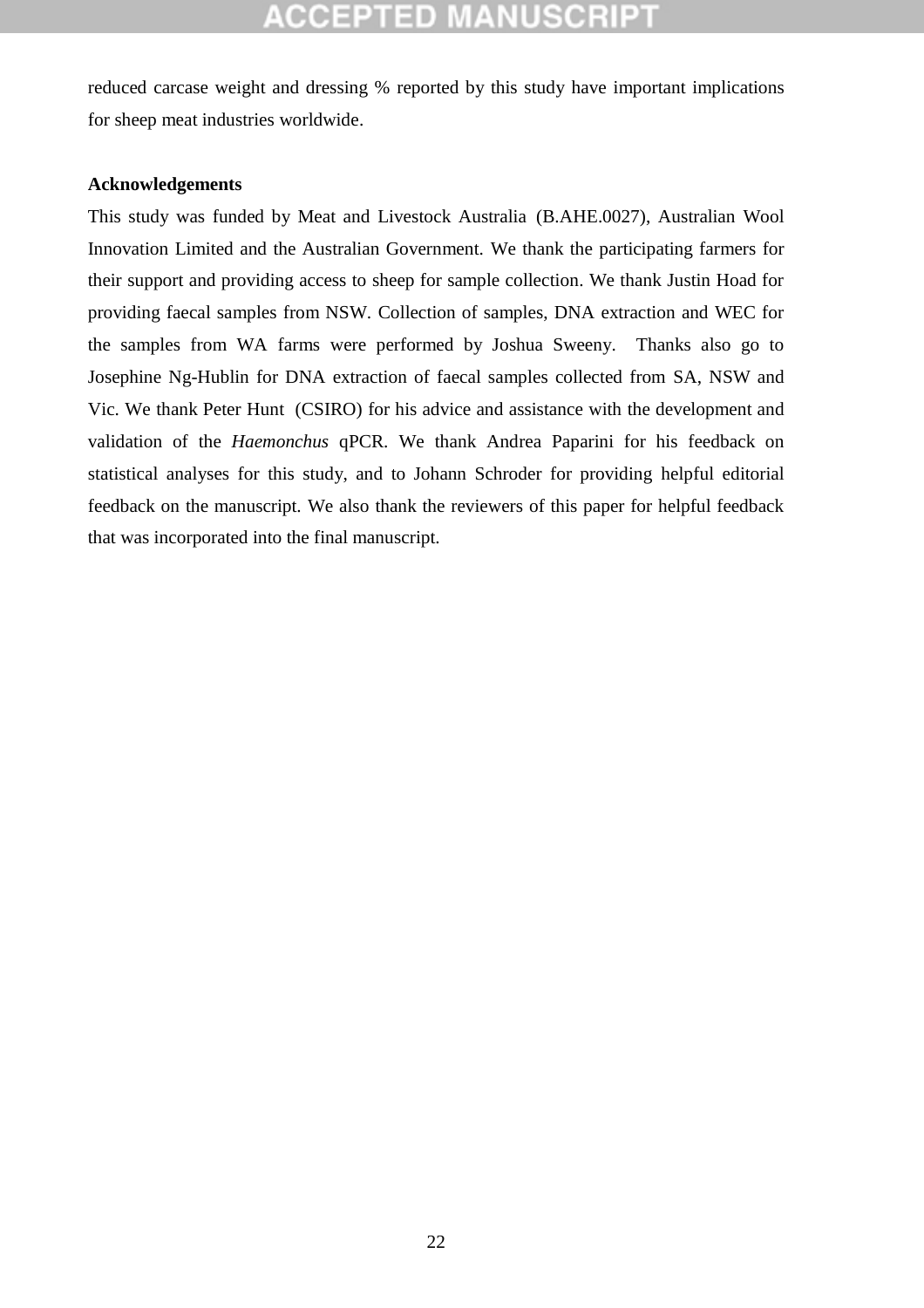### **References**

- Aliosio, F., Filippini, G., Antenucci, P., Lepri, E., Pezzotti, G., Cacciò, S.M. Pozio, E. 2006. Severe Weight loss in lambs infected with *Giardia duodenalis* assemblage B. Vet. Parasitol. 142, 154-158.
- Anderson B.C. 1987. Abomasal cryptosporidiosis in cattle. Vet. Pathol. 24, 235-238
- AUS-MEAT 2005. Handbook of Australian Meat (International Red Meat Manual).  $7<sup>th</sup>$  ed. (AUS-MEAT: Brisbane, Australia) ISBN 0 9578793 69
- Bhalchandra, S., Ludington, J., Coppens, I., Ward, H.D., 2013. Identification and characterization of *Cryptosporidium parvum* Clec, a novel C-type lectin domaincontaining mucin-like glycoprotein. Infect. Immun. 81(9), 3356-3365.
- Buret A.G. 2007. Mechanisms of epithelial dysfunction in giardiasis. Gut. 56(3): 316-317.
- Cacciò, S.M., Sannella, A.R., Mariano, V., Valentini, S., Berti, F., Tosini, F., Pozio, E., 2013. A rare *Cryptosporidium parvum* genotype associated with infection of lambs and zoonotic transmission in Italy. Vet. Parasitol. 191, 128-131.
- Cama, V.A., Bern, C., Roberts, J., Cabrera, L., Sterling, C.R., Ortega, Y., Gilman, R.H., Xiao, L., 2008. *Cryptosporidium* species and subtypes and clinical manifestations in children, Peru. Emerg Infect Dis. 14(10), 1567-1574.
- Carmichael, I.H., Blackburn, P.J., Martin, R.R. 2011. The influence of gastro-intestinal worms and nutrition on performance of prime lambs in south-eastern Australia. In: Proceedings of the Australian Sheep Veterinarians 2011 Conference (Barossa Valley and Adelaide). 2011: 55-58.
- Carmichael, I.H., Blackburn, P.J., Martin, R.R. 2013. Worm burdens and egg counts in South Australian prime lambs. In: Proceedings of the Australian Sheep Veterinarians 2013 Conference (Albany). 2013: 20-28.
- Chartier, C., Paraud C., 2012. Coccidiosis due to *Eimeria* in sheep and goats, a review. Small Ruminant Research. 103(1)84-92.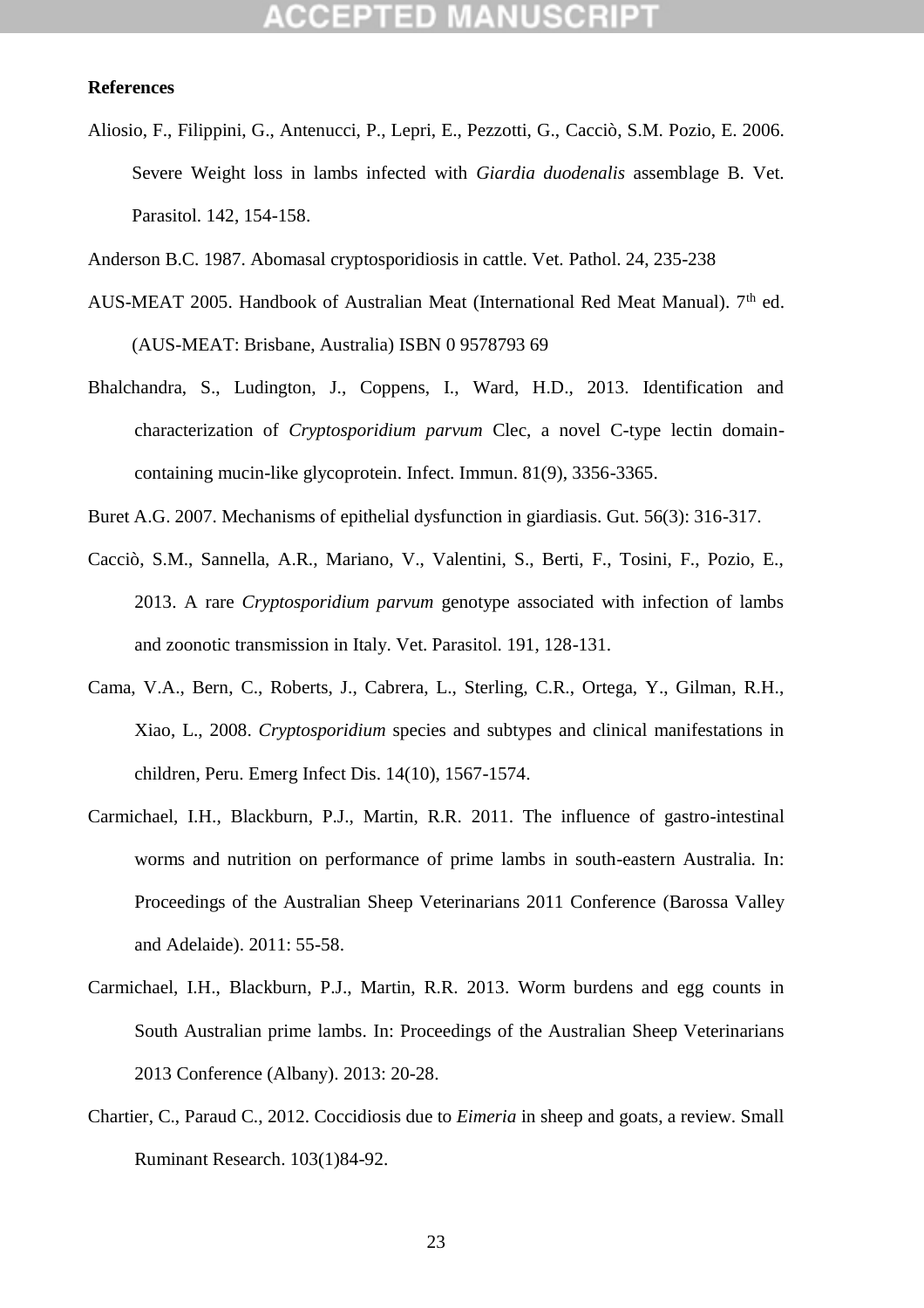- Connelly, L., Craig, B.H., Jones, B., Alexander, C.L., 2013. Genetic diversity of *Cryptosporidium* spp. within a remote population of Soay Sheep on St. Kilda Islands, Scotland. Appl Environ Microbiol. 79, 2240-2246.
- deGraaf, D.C., Vanopdenbosch E., Ortega-Mora L.M., Abbassi H., Peeters J.E., 1999. A review of the importance of cryptosporidiosis in farm animals. Int. J. Parasitol. 29(8):1269-87.
- Dever, M.L., Kahn, L.P., Doyle, E.K. 2016. Growth is impeded by gastrointestinal nematodes in weaned rather than suckling meat-breed lambs in a high summer rainfall region, on the Northern Tablelands, New South Wales. Anim. Prod. Sci. In press online 8 June 2016. DOI: org/10.1071/AN15806
- Díaz, P., Quílez, J., Chalmers, R.M., Panadero, R., López, C., Sánchez-Acedo, C., Morrondo, P., Díez-Baños, P., 2010. Genotype and subtype analysis of *Cryptosporidium* isolates from calves and lambs in Galicia (NW Spain). Parasitol. 137, 1187-1193.
- Esteban, E., Anderson, B.C. 1995. *Cryptosporidium muri*s: prevalence, persistency, and detrimental effect on milk production in a drylot dairy. J. Dairy Sci. 78, 1068-1072.
- Fayer, R., Santín, M., 2009. *Cryptosporidium xiaoi* n. sp. (Apicomplexa: Cryptosporidiidae) in sheep (*Ovis aries*). Vet. Parasitol. 164, 192-200.
- Feng, Y., Xiao L., 2011. Zoonotic potential and molecular epidemiology of *Giardia* species and giardiasis. Clin Microbiol Rev. 24(1):110-40
- Fiuza, V.R., Cosendey, R.I., Frazão-Teixeira, E., Santín, M., Fayer, R., de Oliveira, F.C., 2011. Molecular characterization of *Cryptosporidium* in Brazilian sheep. Vet. Parasitol. 175, 360-362.
- Geurden, T., Thomas, P., Casaert, S., Vercruysse, J., Claerebout, E., 2008. Prevalence and molecular characterisation of *Cryptosporidium* and *Giardia* in lambs and goat kids in Belgium. Vet Parasitol. 155:142-5.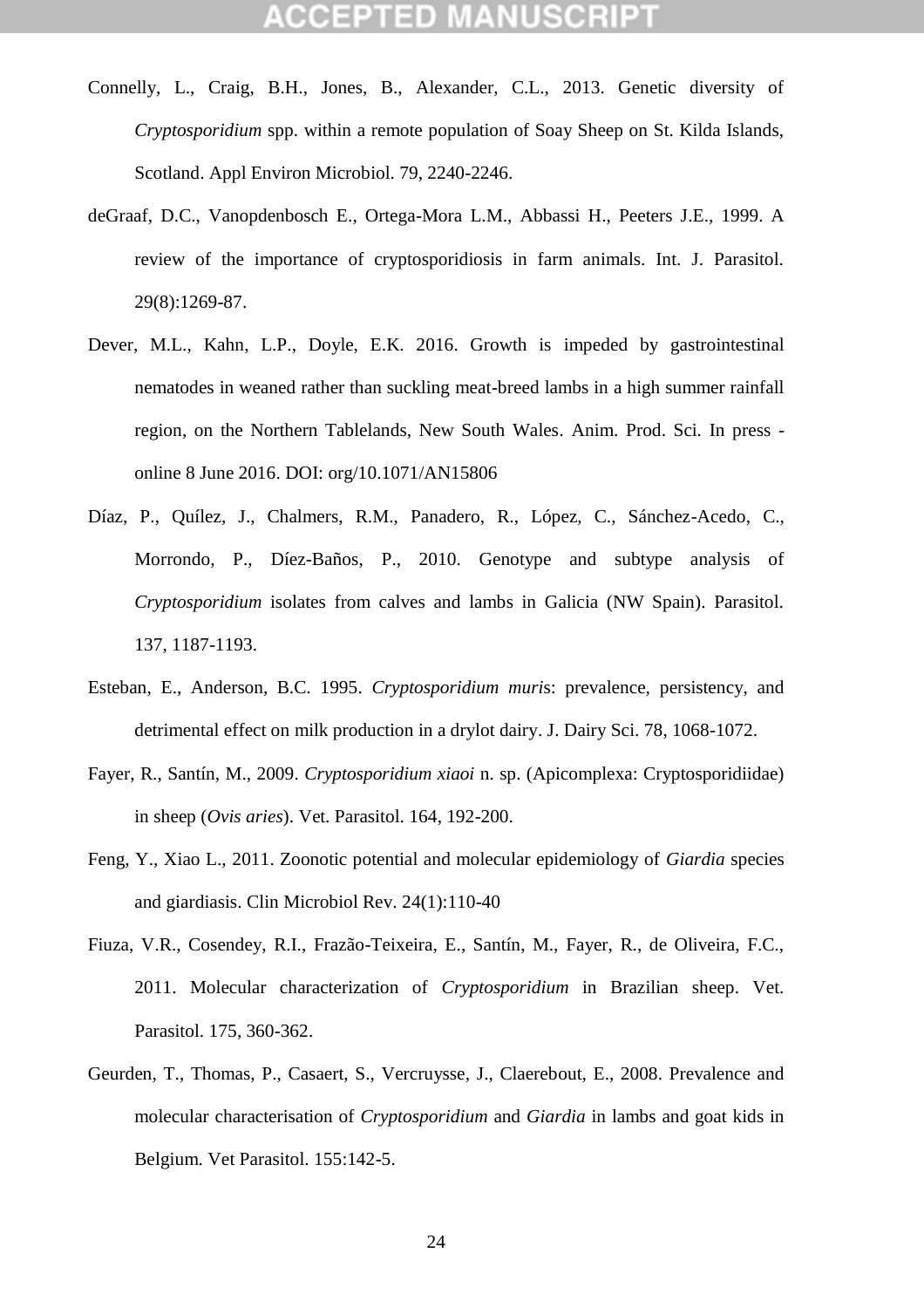- Geurden, T., Vercruysse, J., Claerebout, E., 2006. Field testing of fenbendazole treatment combined with hygienic and management measures against a natural *Giardia* infection in calves. Vet. Parasitol. 142, 367-371.
- Geurden, T., Vercruysse, J., Claerebout, E., 2010. Is *Giardia* a significant pathogen in production animals? Exp. Parasitol. 124:98-106.
- Giles, M., Chalmers, R., Pritchard, G., Elwin, K., Mueller-Doblies, D., Clifton-Hadley, F., 2009. *Cryptosporidium hominis* in a goat and a sheep in the UK. Vet. Rec. 164, 24-25.
- Greer, A.W. 2008. Trade-offs and benefits: implications of promoting a strong immunity to gastrointestinal parasites in sheep. Parasite Immunol. 30, 123-132.
- Harmon, A.F., Williams, Z.B., Holler, L.D., Hildreth, M.B., 2007. Comparison of three different preservatives for morphological and real-time PCR analyses of *Haemonchus contortus* eggs. Vet. Parasitol. 145, 361-365.
- Halliez, M.C., Buret, A.G., 2013. Extra-intestinal and long term consequences of *Giardia duodenalis* infections. World J Gastroenterol. 19(47), 8974-8985.
- Harmon, A.F., Williams, Z.B., Zarlenga, D.S., Hildreth, M.B., 2007. Real-time PCR for quantifying *Haemonchus contortus* eggs and potential limiting factors. Parasitol. Res. 101, 71-76.
- Imre, K., Luca, C., Costache, M., Sala, C., Morar, A., Morariu, S., Ilie, M.S., Imre, M., Dărăbuş, G., 2013. Zoonotic *Cryptosporidium parvum* in Romanian newborn lambs (*Ovis aries*). Vet Parasitol. 191, 119-122.
- Jacobson, C., Pluske, J., Besier, R.B., Bell K., Pethick, D., 2009. Associations between nematode larval challenge and gastrointestinal tract size that affect carcass productivity in sheep. Vet. Parasitol. 161, 248-254.
- Lalle, M., Pozio, E., Capelli, G., Bruschi, F., Crotti, D., Cacciò, S.M. 2005. Genetic heterogeneity at the β-giardin locus among human and animal isolates of *Giardia*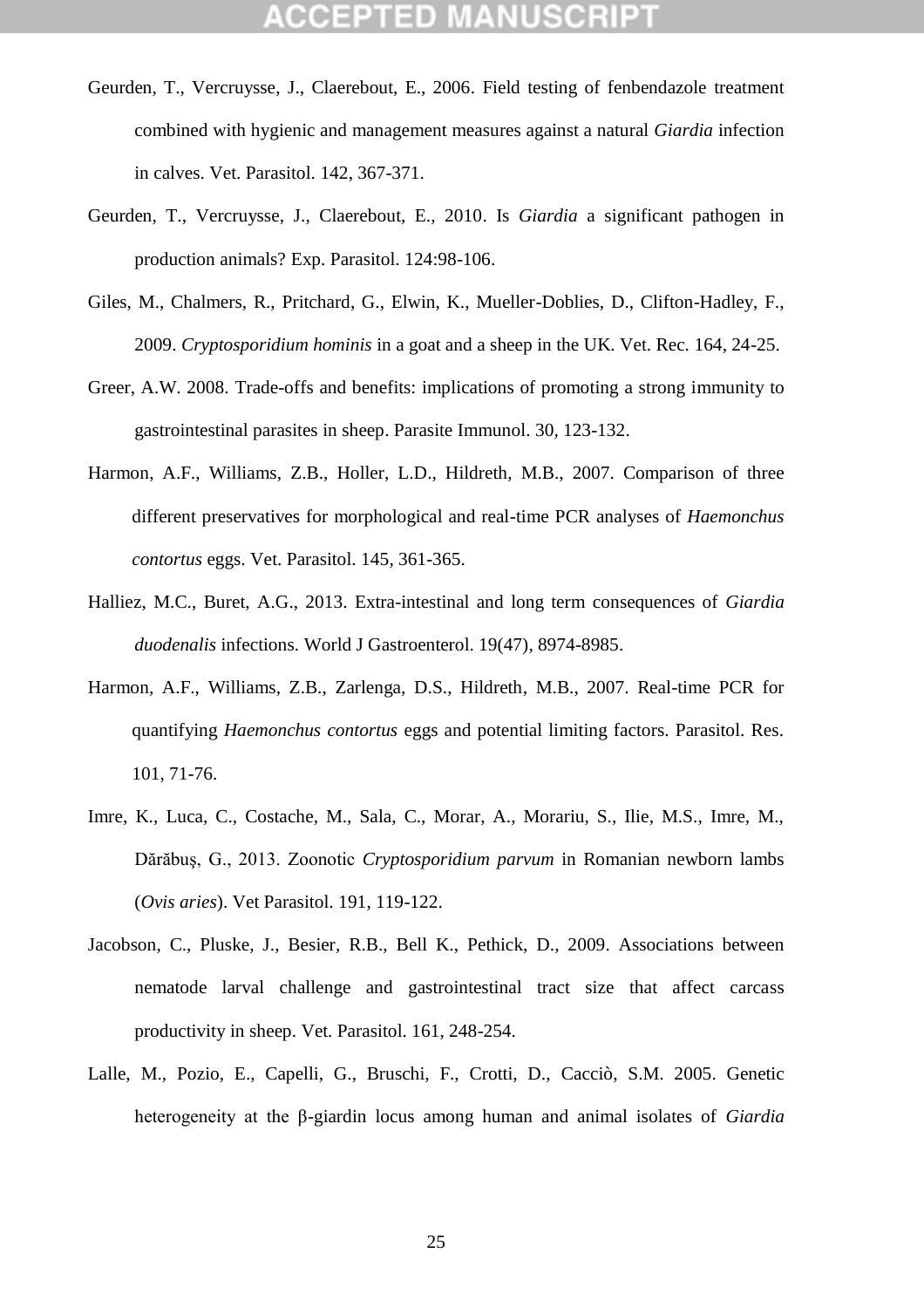*duodenalis* and identification of new, potentially zoonotic, genotypes. Int. J. Parasitol. 35, 207–213

- Liu, S.M., Smith, T.L., Briegel, J., Murray, A., Masters, D.G., Karlsson, L.J.E., Palmer, D.G., Greeff, J.C., Besier, R.B., Gao, S.B., 2005. Comparing productive performance of nematode resistant Merino sheep with non-selected control. Livest. Prod. Sci. 97, 117-129.
- Lyndal-Murphy, M., 1993, Anthelmintic resistance in sheep, In: L.A., Corner, Bagust, T.J. (Eds.) Australian Standard Diagnostic Techniques for Animal Diseases. CSIRO for the standing Committee on Agriculture and Resource Management, Melbourne.
- Morgan, U.M., O'Brien, P.A., Thompson, R.C., 1996. The development of diagnostic PCR primers for *Cryptosporidium* using RAPD-PCR. Mol. Biochem. Parasitol. 77, 103- 108.
- [Mueller-Doblies, D., Giles,](http://www.ncbi.nlm.nih.gov/pubmed/18468799?ordinalpos=4&itool=EntrezSystem2.PEntrez.Pubmed.Pubmed_ResultsPanel.Pubmed_RVDocSum) M., Elwin, K., Smith, R.P., Clifton-Hadley, F.A., Chalmers, [R.M.,](http://www.ncbi.nlm.nih.gov/pubmed/18468799?ordinalpos=4&itool=EntrezSystem2.PEntrez.Pubmed.Pubmed_ResultsPanel.Pubmed_RVDocSum) 2008. Distribution of *Cryptosporidium* species in sheep in the UK. Vet. Parasitol. 154, 214-219.
- O'Handley, R.M., Cockwill, C., Jelinski, M., McAllister, T.A., Olson, M.E. 2000. Effects of repeat fenbendazole treatment in dairy calves with giardiasis on cyst excretion, clinical signs and production. Vet. Parsitol. 89, 209-218.
- O'Handley, R.M., Olson, M.E., 2006. Giardiasis and cryptosporidiosis in ruminants. Vet. Clin. North Am. Food Anim. Pract. 22, 623–643.
- O'Handley, R.M., Olson, M.E., McAllister, T.A., Morck, D.W., Jelinski, M., Royan, G., Cheng, K.J. 1997. Efficacy of fenbendazole for treatment of giardiosis in calves. Am. J. Vet. Res. 58, 384-388.
- Olson, M.E., McAllister, T.A., Deselliers, L., Morck, D.W., Cheng, K.J., Buret, A.G., Ceri, H., 1995. Effects of giardiasis on production in a domestic ruminant (lamb) model. Am. J. Vet. Res. 56, 1470-1474.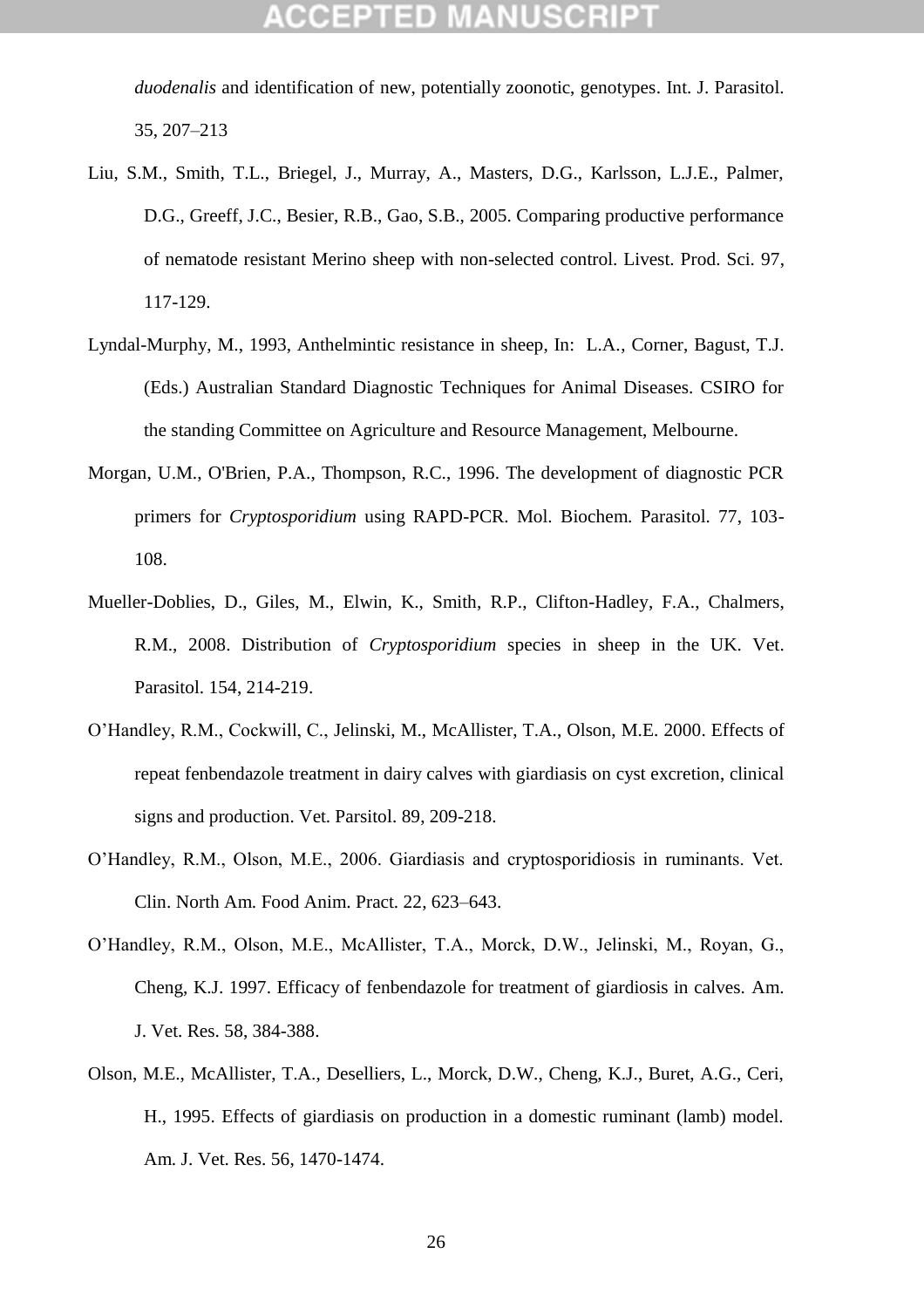- Paoletti, B., Giangaspero, A., Gatti, A., Iorio, R., Cembalo, D., Milillo, P., Traversa, D. 2009. Immunoenzymatic analysis and genetic detection of *Cryptosporidium parvum* in lambs from Italy. Exp. Parasitol. 122, 349-352.
- Quílez, J., Torres, E., Chalmers, R.M., Hadfield, S.J., Del Cacho, E., Sánchez-Acedo, C., 2008. *Cryptosporidium* genotypes and subtypes in lambs and goat kids in Spain. Appl. Environ. Microbiol. 74, 6026-6031.
- Ralston, B.J., Cockwill, C.L., Guselle, N., Van Herk, F.H., McAllister, T.A., Olson, M.E., 2003. Prevalence of *Giardia* and *Cryptosporidium andersoni* and their effects on performance in feedlot beef cattle. Canadian Journal of Animal Science 83, 153-159.
- Ralston, B., Thompson, R.C.A., Pethick, D., McAlister, T.A., Olsen, M.E. 2010*. Cryptosporidium andersoni* in Western Australian feedlot cattle. Aust. Vet. J. 88, 458- 460.
- Reeg, K.J., Gauly, M., Bauer, C., Mertens, C., Erhardt, G., Zahner, H., 2005. Coccidial infections in housed lambs; oocyst excretion, antibody levels and genetic influences on the infection. Vet. Parasitol. 127(3-4):209-19.
- Robertson, L.J., Gjerde, B.K., Furuseth Hansen, E., 2010. The zoonotic potential of *Giardia* and *Cryptosporidium* in Norwegian sheep: a longitudinal investigation of 6 flocks of lambs. Vet. Parasitol. 171, 140-145.
- Ryan, U., Caccio, S.M., 2013. Zoonotic potential of *Giardia*. Int J Parasitol. 43(12-13):943- 56
- Ryan, U.M., Bath, C., Robertson, I., Read, C., Elliot, A., McInnes, L., Traub, R., Besier, B., 2005. Sheep may not be an important zoonotic reservoir for *Cryptosporidium* and *Giardia* parasites. Appl. Environ. Microbiol. 71, 4992-4997.
- Ryan, U., Fayer, R., Xiao L., 2014. *Cryptosporidium* species in humans and animals: current understanding and research needs. Parasitology. 141(13):1667-85.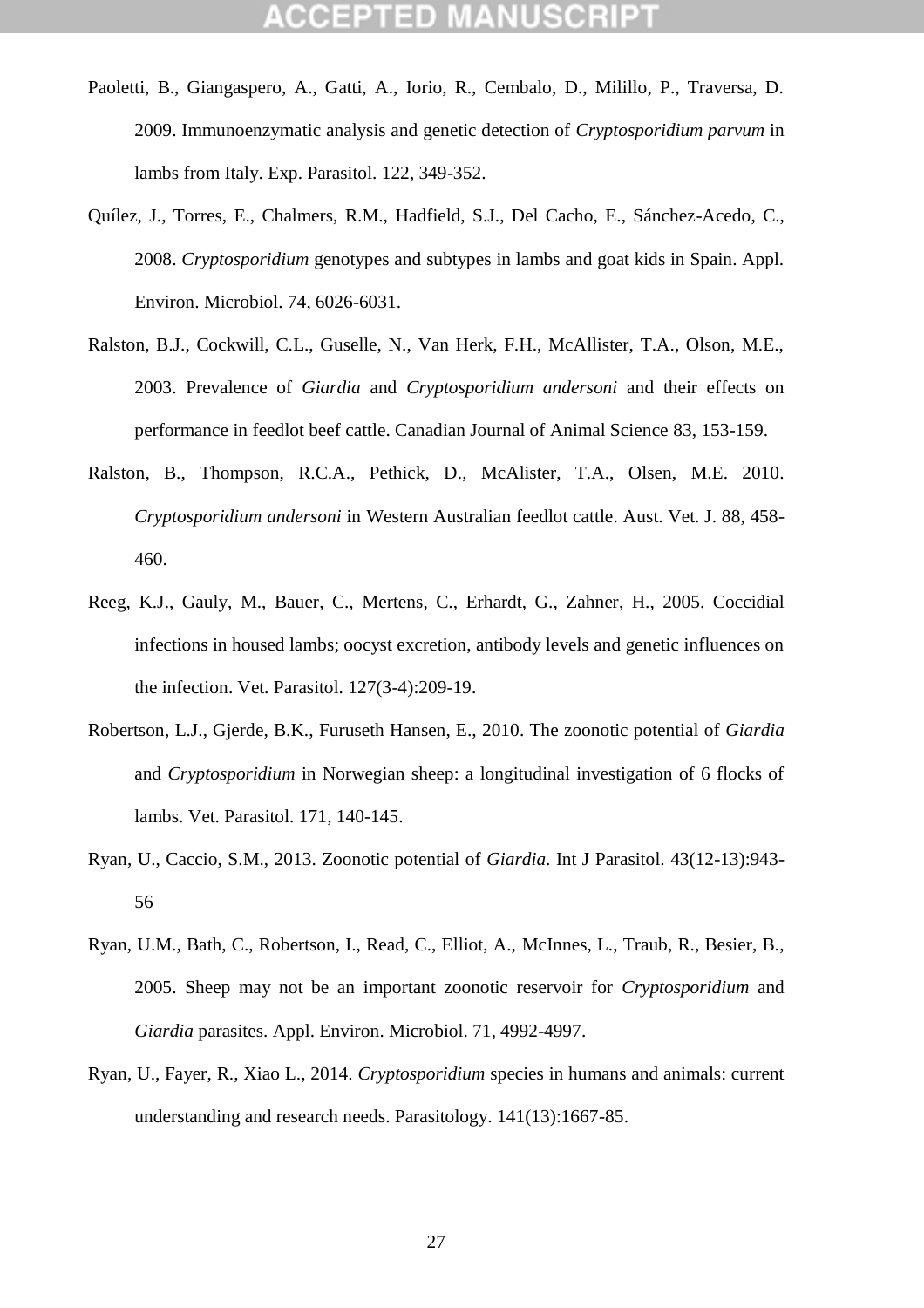- Santin, M. 2013. Clinical and subclinical infections with *Cryptosporidium* in animals. N. Z. Vet. J. 61, 1-10.
- Santín, M., Trout, J.M., Fayer, R., 2007. Prevalence and molecular characterization of *Cryptosporidium* and *Giardia* species and genotypes in sheep in Maryland. Vet Parasitol. 146:17-24.
- Shen, Y., Yin, J., Yuan, Z., Lu, W., Xu, Y., Xiao, L., Cao, J., 2011. The identification of the *Cryptosporidium ubiquitum* in pre-weaned Ovines from Aba Tibetan and Qiang autonomous prefecture in China. Biomed. Environ. Sci. 24, 315-320.
- Soltane, R., Guyot, K., Dei-Cas, E., Ayadi, A., 2007. Prevalence of *Cryptosporidium* spp. (*Eucoccidiorida: Cryptosporiidae*) in seven species of farm animals in Tunisia. Parasite. 14, 335-338.
- Sweeny, J.P., Ryan, U.M., Robertson, I.D., Yang, R., Bell, K., Jacobson, C., 2011. Longitudinal investigation of protozoan parasites in meat lamb farms in southern Western Australia. Prev. Vet. Med. 101, 192-203.
- Sweeny, J.P.A., Robertson, I.D., Ryan, U.M., Jacobson, C., Woodgate, R.G., 2012a. Impacts of naturally acquired protozoa and strongylid nematode infections on growth and faecal attributes in lambs. Vet. Para. 184, 298-308.
- Sweeny, J.P.A., Ryan, U.M., Robertson, I.D., Jacobson, C., 2012b. *Cryptosporidium* and *Giardia* associated with reduced lamb carcase productivity. Vet. Parasit. 182: 127-139.
- Sweeny J.P.A., 2012. Determining the impact of protozoan and strongylid parasites on meat lamb productivity. PhD thesis. Murdoch University.

Taylor, M., 2008. Changing patterns of parasitism in sheep. In Practice. 31, 474-483.

Van Keulen, H., Macechko, P.T., Wade, S., Schaaf, S., Wallis, P.M., Erlandsen, S.L. 2002. Presence of human *Giardia* in domestic, farm and wild animals, and environmental samples suggests a zoonotic potential for giardiasis. Vet. Parasitol. 108, 97-107.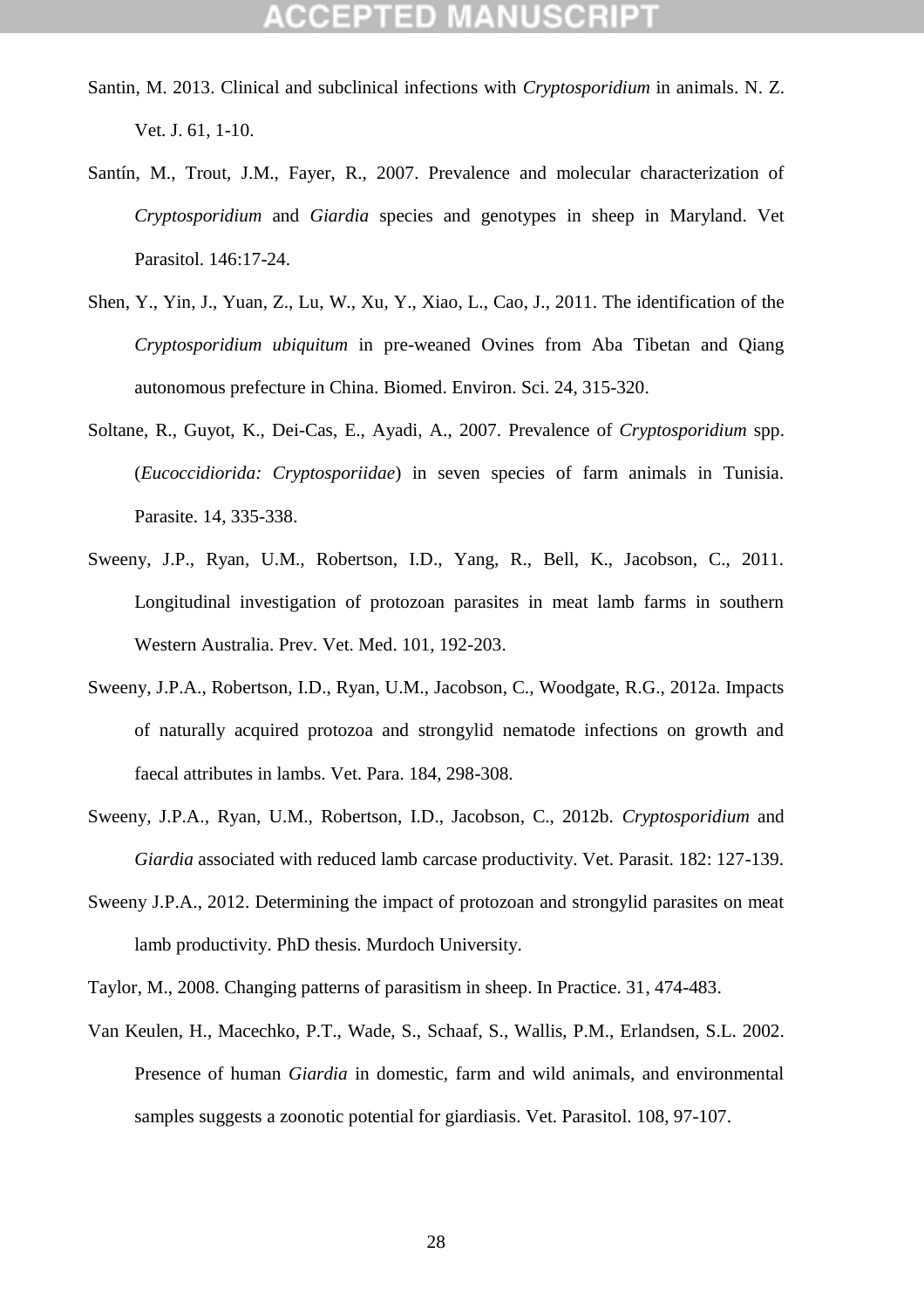- Wang, Y., Feng, Y., Cui, B., Jian, F., Ning, C., Wang, R., Zhang, L., Xiao, L., 2010. Cervine genotype is the major *Cryptosporidium* genotype in sheep in China. Parasitol. Res. 106, 341-347.
- Xiao, L., 2010. Molecular epidemiology of cryptosporidiosis: an update. Exp Parasitol. 124:80-9.
- Xiao, L., Saeed, K., Herd, R.P., 1996. Efficacy of Albendazole and fenbendazole against *Giardia* infection in cattle. Vet. Parasitol. 61, 165-170.
- Yang, R., Jacobson, C., Gordon, C., Ryan, U., 2009. Prevalence and molecular characterisation of *Cryptosporidium* and *Giardia* species in pre-weaned sheep in Australia. Vet. Parasitol. 161, 19-24.
- Yang, R., Murphy, C., Song, Y., Ng-Hublin, J., Estcourt, A., Hijjawi, N., Chalmers, R., Hadfield, S., Bath, A., Gordon C., Ryan, U.M., 2013. Specific and quantitative detection and identification of *Cryptosporidium hominis* and *C. parvum* in clinical and environmental samples. Exp. Parasitol. 135, 142-147.
- Yang, R., Jacobson, C., Gardner, G., Carmichael, I., Campbell, A.J.D., Ng-Hublin, J., Ryan, U., 2014a. Longitudinal prevalence, oocyst shedding and molecular characterisation of *Cryptosporidium* species in sheep across four states in Australia. Vet. Parasitol. 200, 50-58.
- Yang, R., Jacobson, C., Gardner, G., Carmichael, I., Campbell, A.J.D., Ryan, U., 2014b. Development of a quantitative PCR (qPCR) for *Giardia* and analysis of the prevalence, cyst shedding and genotypes of *Giardia* present in sheep across four states in Australia. Exp. Parasitol. 137, 46-52.
- Yang, R.C., Paparini, A., Monis, P., Ryan, U. 2014c. Comparison of next-generation droplet digital PCR (ddPCR) with quantitative PCR (qPCR) for enumeration of Cryptosporidium oocysts in faecal samples. Int. J. Parasitol. 44, 1105-1113.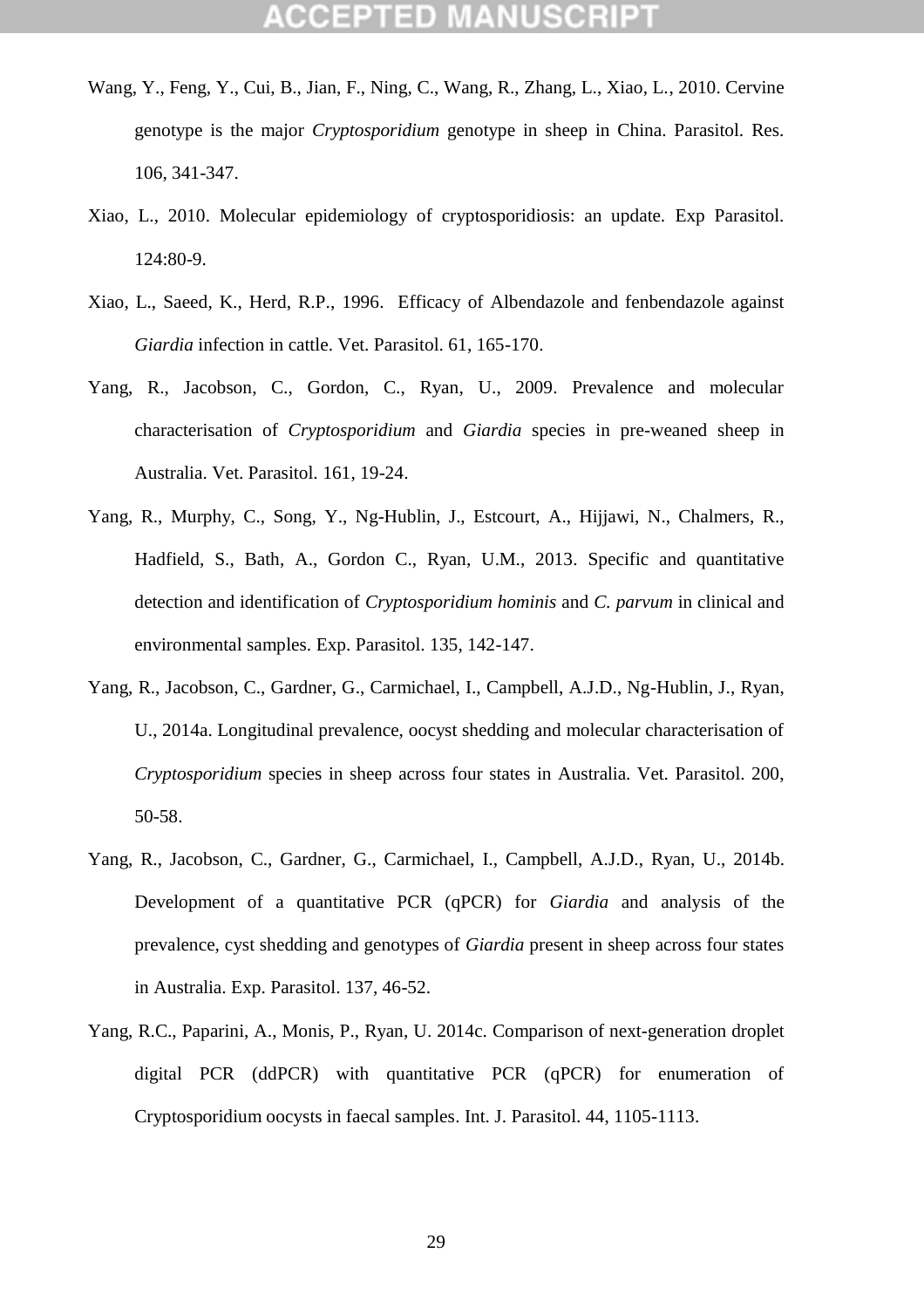### **ACCEPTED ANUSCRIPT** W

- Ye, J., Xiao, L., Wang, Y., Wang, L., Amer, S., Roellig, D.M., Guo Y., Feng, Y., 2013 Periparturient transmission of *Cryptosporidium xiaoi* from ewes to lambs. Vet Parasitol. 197:627-33.
- Yvore, P., Cabaret, J., Solon S., 1992. Repeatability of ovine faecal oocyst counts in natural infections with *Eimeria* spp. Int. J. Parasitol. 22,151-8.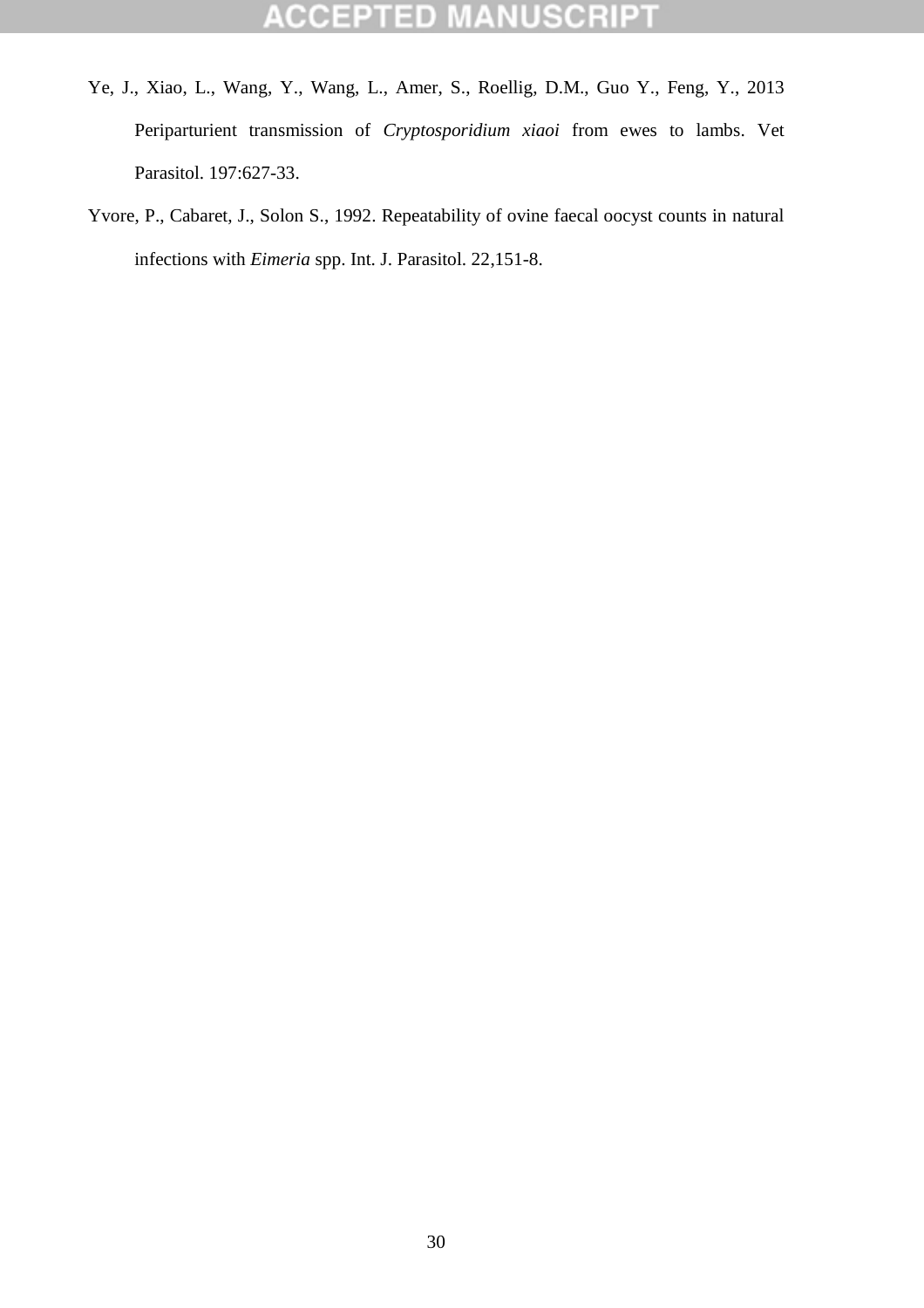### **\USCRIP1** ED J. CCE . .

| Far<br>m        | <b>District</b> | Mean<br>rainfall<br>$\rm(mm/ann)$<br>um) | <b>Rainfall pattern</b>             | <b>Lamb</b> breed                 | <b>Commence</b><br>ment of<br>lambing | Winter<br>stocking<br>rate |
|-----------------|-----------------|------------------------------------------|-------------------------------------|-----------------------------------|---------------------------------------|----------------------------|
| SA1             | Wirrega         | 430                                      | Winter                              | Suffolk                           | Mid April                             | 10DSE/ha                   |
| SA <sub>2</sub> | Struan          | 550                                      | Winter                              | Suffolk x BL/Merino               | June                                  | 15DSE/ha                   |
| Vic             | Rosedale        | 620                                      | Winter                              | Dorset & Southdown x<br>BL/Merino | Mid July                              | 10DSE/ha                   |
| Vic<br>2        | <b>Ballarat</b> | 750                                      | Winter                              | Suffolk x Merino                  | <b>Early August</b>                   | 13DSE/ha                   |
| <b>NS</b><br>W  | Armidale        | 495                                      | Summer                              | BL x Merino                       | May - August                          | 20 DSE/ha                  |
| <b>WA</b>       | Arthur<br>River | 500                                      | Mediterranean (winter)<br>rainfall) | Suffolk x Merino                  | <b>Early August</b>                   | 10DSE/ha                   |
| <b>WA</b><br>2  | Pingelly        | 450                                      | Mediterranean (winter)<br>rainfall) | Suffolk x Merino                  | Mid July                              | 12DSE/ha                   |
| <b>WA</b><br>3  | Franklan<br>d   | 550                                      | Mediterranean (winter<br>rainfall)  | Suffolk x Merino                  | Mid July                              | 21 DSE/Ha                  |

## Table 1. Sheep farms sampled

DSE/ha: dry sheep equivalent (standard unit used to compare livestock carrying capacity) per hectare

SA - South Australia; Vic – Victoria; NSW – New South Wales; WA – Western Australia

BL: Border Leicester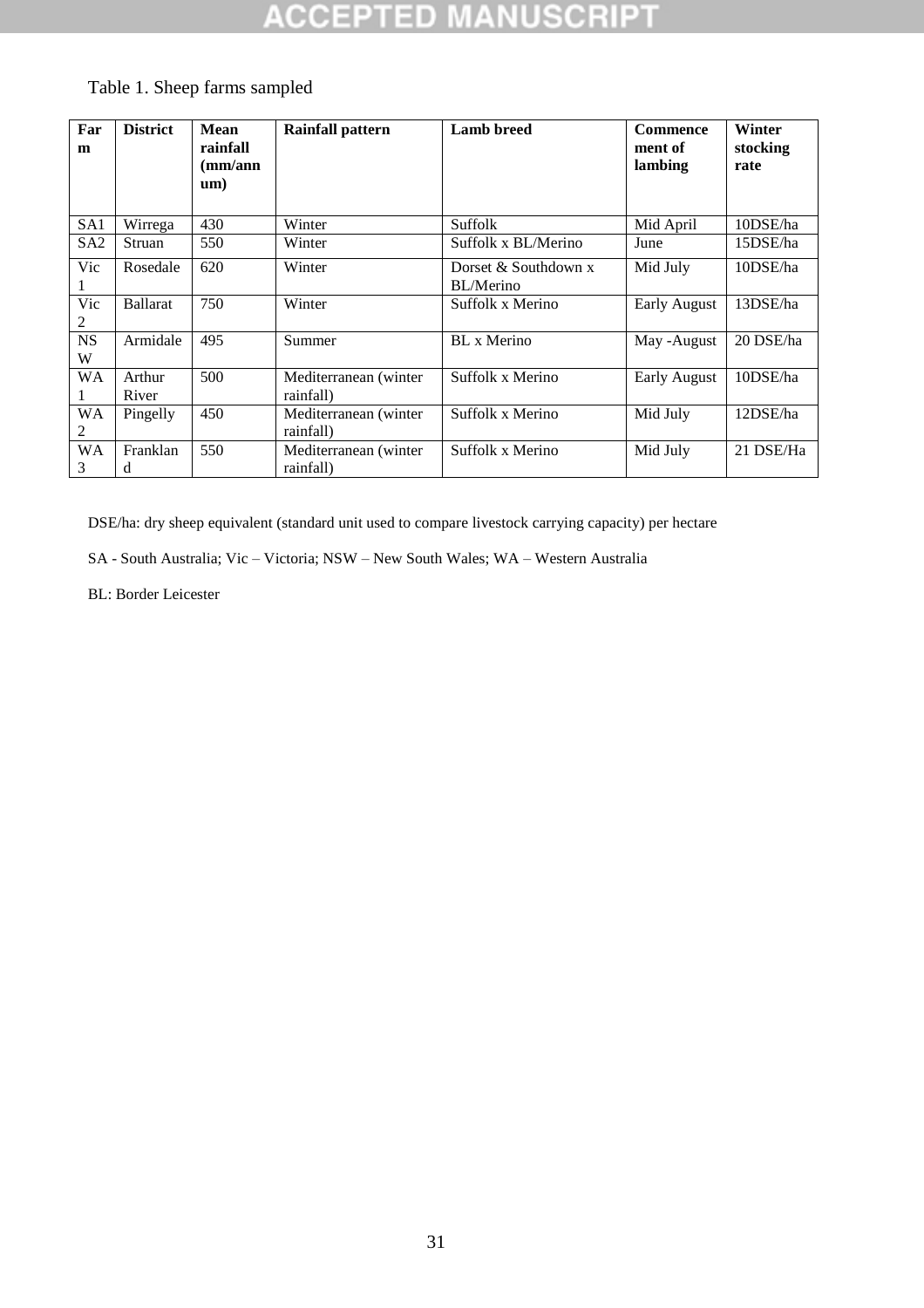# **ACCEPTED MANUSCRIPT**

|                             |                             |                       | Cryptosporidium spp.                                                    |                                     |                     | C. parvum                                                               |                                     |                       |
|-----------------------------|-----------------------------|-----------------------|-------------------------------------------------------------------------|-------------------------------------|---------------------|-------------------------------------------------------------------------|-------------------------------------|-----------------------|
|                             |                             |                       | <b>Oocyst concentration (oocysts)</b><br>$g^{-1}$ ) in positive samples |                                     |                     | <b>Oocyst concentration (oocysts)</b><br>$g^{-1}$ ) in positive samples |                                     |                       |
| Far<br>$\mathbf{m}$         | <b>Sampling</b><br>occasion | <b>Sample</b><br>s(n) | <b>Prevalence</b><br>$% (95\% CI)$                                      | Range                               | Median              | <b>Prevalence</b><br>% (95% CI)                                         | Range                               | <b>Median</b>         |
| SA1                         | Weaning                     | 165                   | $8.5(4.2-12.7)$                                                         | 938-1.8 x $10^6$                    | $4.8 \times 10^{4}$ | $1.8(0-3.9)$                                                            | 938-1.8 x $10^6$                    | $4.8 \times 10^{4}$   |
|                             | Post-<br>weaning            | 148                   | $6.1(2.2-9.9)$                                                          | $3.9 \times 10^3 - 9.8 \times 10^5$ | $2.3 \times 10^{4}$ | $0.7(0-2.0)$                                                            | $3.9 \times 10^3 - 9.8 \times 10^5$ | $2.3 \times 10^{4}$   |
|                             | Pre-slaughter               | 159                   | $9.4(4.9-14.0)$                                                         | $7.3 \times 10^3 - 1.7 \times 10^5$ | $1.4 \times 10^5$   | $1.8(0-3.8)$                                                            | $7.3 \times 10^3 - 1.7 \times 10^5$ | $1.4 \times 10^5$     |
| SA2                         | Weaning                     | 169                   | $17.8(12.0-23.5)$                                                       | 375-7.9 x $10^6$                    | $3.1 \times 10^3$   | $\Omega$                                                                | $375 - 7.9 \times 10^6$             | $3.1 \times 10^3$     |
|                             | Post-<br>weaning            | 156                   | 19.2 (13.0-25.4)                                                        | $313 - 3.0 \times 10^5$             | $4.7 \times 10^3$   | $0.6(0-1.9)$                                                            | $313 - 3.0 \times 10^5$             | $4.7 \times 10^3$     |
|                             | Pre-slaughter               | 147                   | $6.1(2.2-10.0)$                                                         | $4.7 \times 10^3 - 1.7 \times 10^6$ | $8.0 \times 10^{4}$ | $1.4(0-3.2)$                                                            | $4.7 \times 10^3 - 1.7 \times 10^6$ | $8.0 \times 10^{4}$   |
| Vic1                        | Weaning                     | 180                   | $3.3(0.7-6.0)$                                                          | $125 - 8.7 \times 10^5$             | $1.6 \times 10^{4}$ | $0.6(0-1.6)$                                                            | $125 - 8.7 \times 10^5$             | $1.6 \times 10^{4}$   |
|                             | Post-<br>weaning            | 172                   | 18.6 (12.8-24.4)                                                        | 390-3.7 x $10^9$                    | $5.1 \times 10^3$   | $1.7(0-3.7)$                                                            | 390-3.7 x $10^9$                    | 5.1 x $10^3$          |
|                             | Pre-slaughter               | 160                   | $8.8(4.4-13.1)$                                                         | $1.6 \times 10^3$ -7.8 x $10^4$     | $1.6 \times 10^3$   | $\Omega$                                                                | $1.6 \times 10^3$ -7.8 x $10^4$     | $1.6 \times 10^3$     |
| Vic2                        | Weaning                     | 176                   | $21(15.0-27.0)$                                                         | $313 - 4.8 \times 10^5$             | $7.8 \times 10^3$   | $0.6(0-1.7)$                                                            | $313 - 4.8 \times 10^5$             | $7.8 \times 10^3$     |
|                             | Post-<br>weaning            | 173                   | $9.2(4.9-13.6)$                                                         | $1.0 \times 10^3 - 7.1 \times 10^6$ | $1.8 \times 10^3$   | $\Omega$                                                                | $1.0 \times 10^3 - 7.1 \times 10^6$ | $1.8 \times 10^3$     |
|                             | Pre-slaughter               | 128                   | $9.4(4.3-14.4)$                                                         | 937-6.0 x $10^6$                    | $9.0 \times 10^{4}$ | $1.6(0-3.7)$                                                            | 937-6.0 x $10^6$                    | 9.0 x 10 <sup>4</sup> |
| $\overline{\text{NS}}$      | Weaning                     | 160                   | $22.5(16.0-29.0)$                                                       | 313-1.1 x $10^6$                    | $6.1 \times 10^3$   | $1.9(0-4.0)$                                                            | $313 - 1.1 \times 10^6$             | 6.1 x $10^3$          |
| W                           | Post-<br>weaning            | 160                   | $27.5(20.6-43.3)$                                                       | 563-2.1 x $10^8$                    | $1.7 \times 10^4$   | $0.6(0-1.8)$                                                            | 563-2.1 x $10^8$                    | $1.7 \times 10^{4}$   |
|                             | Pre-slaughter               | 167                   | $12.5(7.5-17.6)$                                                        | 262-1.4 x $10^7$                    | $1.2 \times 10^{4}$ | $1.8(0-3.8)$                                                            | 262-1.4 x $10^7$                    | $1.2 \times 10^{4}$   |
| <b>WA</b>                   | Weaning                     | 124                   | 37.1 (28.6-45.6)                                                        | 125-2.6 x $10^6$                    | $1.6 \times 10^{4}$ | $\Omega$                                                                | $125 - 2.6 \times 10^6$             | $1.6 \times 10^{4}$   |
| $\mathbf{1}$                | Post-<br>weaning            | 122                   | $14.8(8.5-21.0)$                                                        | $313 - 1.1 \times 10^5$             | $4.5 \times 10^3$   | $1.6(0-3.9)$                                                            | $313 - 1.1 \times 10^5$             | $4.5 \times 10^3$     |
|                             | Pre-slaughter               | 121                   | 24.0 (16.4-31.6)                                                        | $375 - 1.6 \times 10^7$             | $5.8 \times 10^{4}$ | $0.8(0-2.4)$                                                            | $375 - 1.6 \times 10^7$             | $5.8 \times 10^4$     |
| <b>WA</b><br>$\overline{2}$ | Weaning                     | 107                   | 43.9 (34.5-53.3)                                                        | $63-5.3 \times 10^3$                | $4.0 \times 10^{1}$ | $5.6(1.2 -$<br>10.0                                                     | 63-5.3 x $10^3$                     | 400                   |
|                             | Post-<br>weaning            | 109                   | 26.6 (18.3-34.9)                                                        | $313 - 2.4 \times 10^7$             | $1.5 \times 10^5$   | $2.8(0-5.8)$                                                            | $313 - 2.4 \times 10^7$             | $1.5 \times 10^5$     |
|                             | Pre-slaughter               | 107                   | 36.4 (27.3-45.6)                                                        | $1.6 \times 10^3 - 2.9 \times 10^7$ | $2.0x10^4$          | $2.8(0-5.9)$                                                            | $1.6 \times 10^3 - 2.9 \times 10^7$ | $2.0x10^4$            |
| <b>WA</b><br>3              | Weaning                     | 101                   | 18.8 (11.2-26.4)                                                        | 313-4.7 x $10^5$                    | $2.3 \ge 10^4$      | $5.9(1.3-$<br>10.6)                                                     | $313 - 4.7 \times 10^5$             | $2.3 \ge 10^4$        |
|                             | Post-<br>weaning            | 101                   | $6.9(2.0-11.9)$                                                         | $313 - 3.7 \times 10^6$             | $5.9 \times 10^{3}$ | $1.0(0-2.9)$                                                            | $313 - 3.7 \times 10^6$             | $5.9 \times 10^3$     |
|                             | Pre-slaughter               | 100                   | $14(7.2-2-.8)$                                                          | $2.0x10^3 - 4.8x10^7$               | $1.0 \times 10^5$   | $\theta$                                                                | $2.0x10^3 - 4.8x10^7$               | $1.0 \times 10^5$     |
| Tota<br>1                   |                             | 3412                  | $16.9(15.6-18.1)$                                                       | $63 - 3.7 \times 10^9$              | $2.6 \times 10^{4}$ | $1.3(0.9-1.6)$                                                          | $63 - 3.7 \times 10^9$              | $2.6 \times 10^{4}$   |

Table 2. Prevalence and faecal shedding of *Cryptosporidium* (all species) and *C. parvum* in faecal samples. Data adapted from Yang et al. (2014a).

CI: confidence interval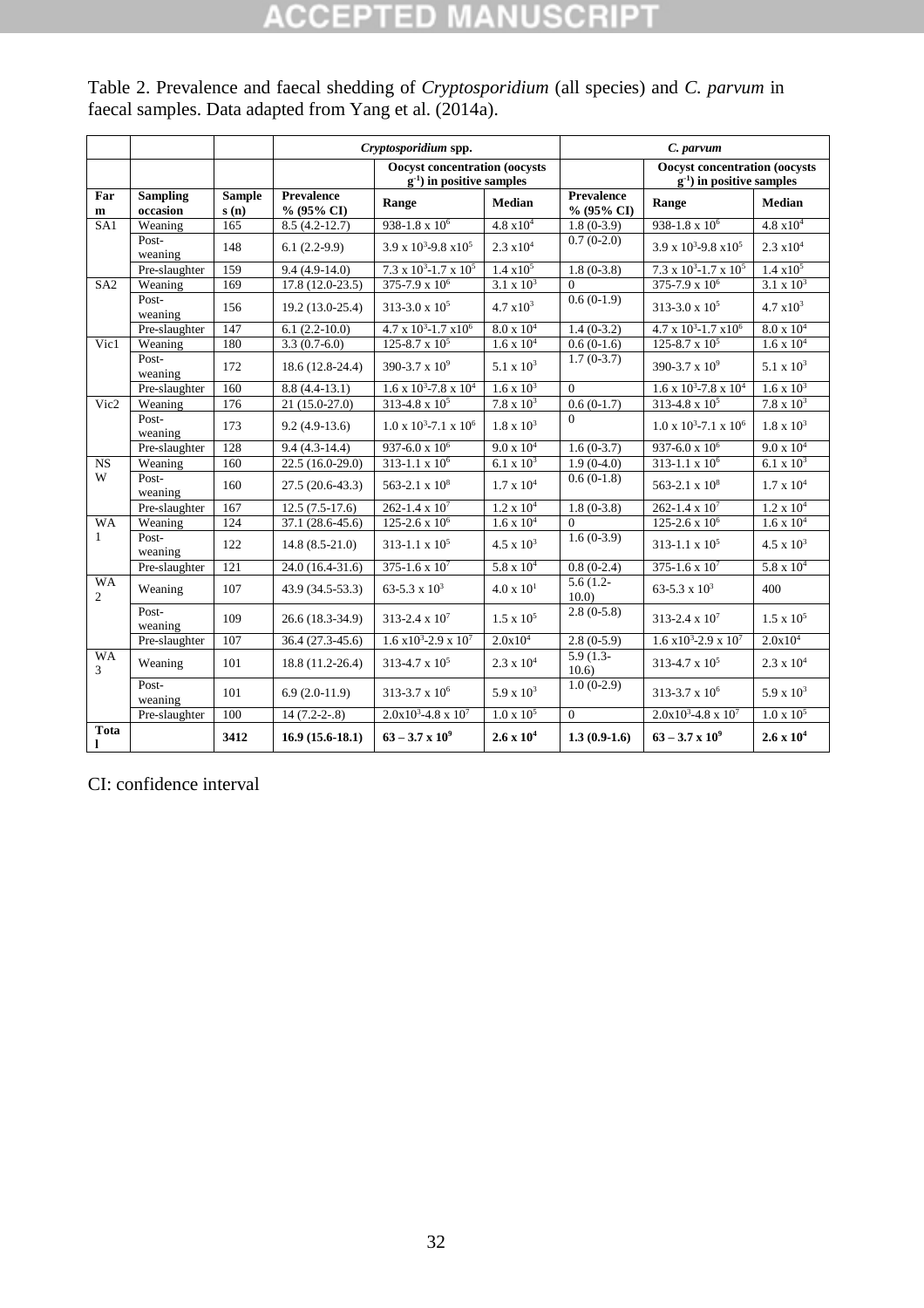# **ACCEPTED MANUSCRIP1**

| Yang et al. $(2014b)$ . |                             |                       |                                    |                                                             |                     |  |
|-------------------------|-----------------------------|-----------------------|------------------------------------|-------------------------------------------------------------|---------------------|--|
| Farm                    | <b>Sampling</b><br>occasion | <b>Samples</b><br>(n) | <b>Prevalence</b><br>$\%$ (95% CI) | Oocyst concentration (oocysts $g1$ )<br>in positive samples |                     |  |
|                         |                             |                       |                                    | Range                                                       | <b>Median</b>       |  |
| SA1                     | Weaning                     | 165                   | $16.4(10.7-22.0)$                  | $63-3.7 \times 10^5$                                        | $3.9 \times 10^3$   |  |
|                         | Post-weaning                | 148                   | $20.3(13.8-26.7)$                  | 390-1.9 $x10^8$                                             | $8.3 \times 10^5$   |  |
|                         | Pre-slaughter               | 159                   | $11.9(6.9-17.0)$                   | $1.4 \times 10^3 - 1.7 \times 10^5$                         | $1.5 \times 10^5$   |  |
| SA2                     | Weaning                     | 169                   | $14.8(9.4-20.1)$                   | $1.1 \times 10^3 - 1.2 \times 10^5$                         | $1.1 \times 10^5$   |  |
|                         | Post-weaning                | 156                   | $19.9(13.6-26.1)$                  | 188-2.1 x $10^9$                                            | $9.8 \times 10^3$   |  |
|                         | Pre-slaughter               | 147                   | $17.7(11.5-23.9)$                  | 438-9.5 x $10^5$                                            | $8.2 \times 10^4$   |  |
| Vic1                    | Weaning                     | 180                   | $7.2(3.4-11.0)$                    | 390-1.3 x $10^9$                                            | $2.3 \times 10^{4}$ |  |
|                         | Post-weaning                | 172                   | $23.3(16.9-29.6)$                  | $63-1.0 \times 10^9$                                        | $4.2 \times 10^4$   |  |

Vic2 | Weaning | 176 | 13.6 (8.6-18.7) | 63-1.8 x  $10^5$  | 9.8 x  $10^3$ 

WA1 Weaning 124 27.4 (19.6-35.3) 313-5.0 x 10<sup>6</sup> 2.6 x10<sup>4</sup>

WA2 Weaning 107 28.0 (19.5-36.5) 63-6.9 x 10<sup>5</sup> 4.2 x 10<sup>3</sup>

Pre-slaughter 128 30.5 (22.5-28.4) 125-4.7 x 10<br>Weaning 160 16.9 (11.1-22.7) 63-4.5 x 10<sup>5</sup> NSW Weaning 160 16.9 (11.1-22.7) 63-4.5 x 10<sup>5</sup> 2.0 x 10<sup>3</sup>

Pre-slaughter 160 9.4 (4.9-13.9)

WA3 Weaning 101 7.9 (2.7-13.2)

Post-weaning 173 20.8 (14.8-26.9) 313-2.0 x 10<sup>8</sup> 1.8 x 10<sup>3</sup><br>Pre-slaughter 128 30.5 (22.5-28.4) 125-4.7 x 10<sup>5</sup> 9.0 x 10<sup>4</sup>

Post-weaning 160 17.5 (11.6-23.4) 313-2.2 x 10<sup>5</sup> 3.9 x 10<sup>3</sup> Pre-slaughter 167 34.7 (27.5-42.0) 125-2.0 x 10<sup>5</sup> 4.3 x 10<sup>3</sup>

Post-weaning 122  $35.2 (26.8-43.7)$  63-1.2 x 10<sup>5</sup> 7.6 x 10<sup>3</sup> Pre-slaughter 121 42.1 (33.4-50.9) 813-9.5 x 10<sup>3</sup> 7.5 x10<sup>4</sup>

Post-weaning 109 25.7 (17.5-33.9) 63-1.1 x 10<sup>7</sup> 2.8 x 10<sup>4</sup> Pre-slaughter 107 29.9 (21.1-38.6) 125-2.4 x10<sup>6</sup> 5.2 x 10<sup>4</sup>

Post-weaning 101 10.9 (4.8-17.0) 63-7.4 x10<sup>8</sup> 3.1 x 10<sup>4</sup> Pre-slaughter 100 15.0 (8.0-22.1) 63-4.7 x10<sup>9</sup> 5.2 x 10<sup>5</sup>

1.6  $x10^3 - 4.8 x10^5$  1.2  $x 10^4$ 

1.9  $x10^3$ -1.5  $x10^6$  3.7  $x10^5$ 

Table 3. Prevalence and faecal shedding of *Giardia* in faecal samples. Data adapted from

**Total 3412 20.2 (18.9-21.6) 63-4.7 x 10<sup>9</sup> 1.6 x 10**<sup>4</sup> CI: confidence interval

33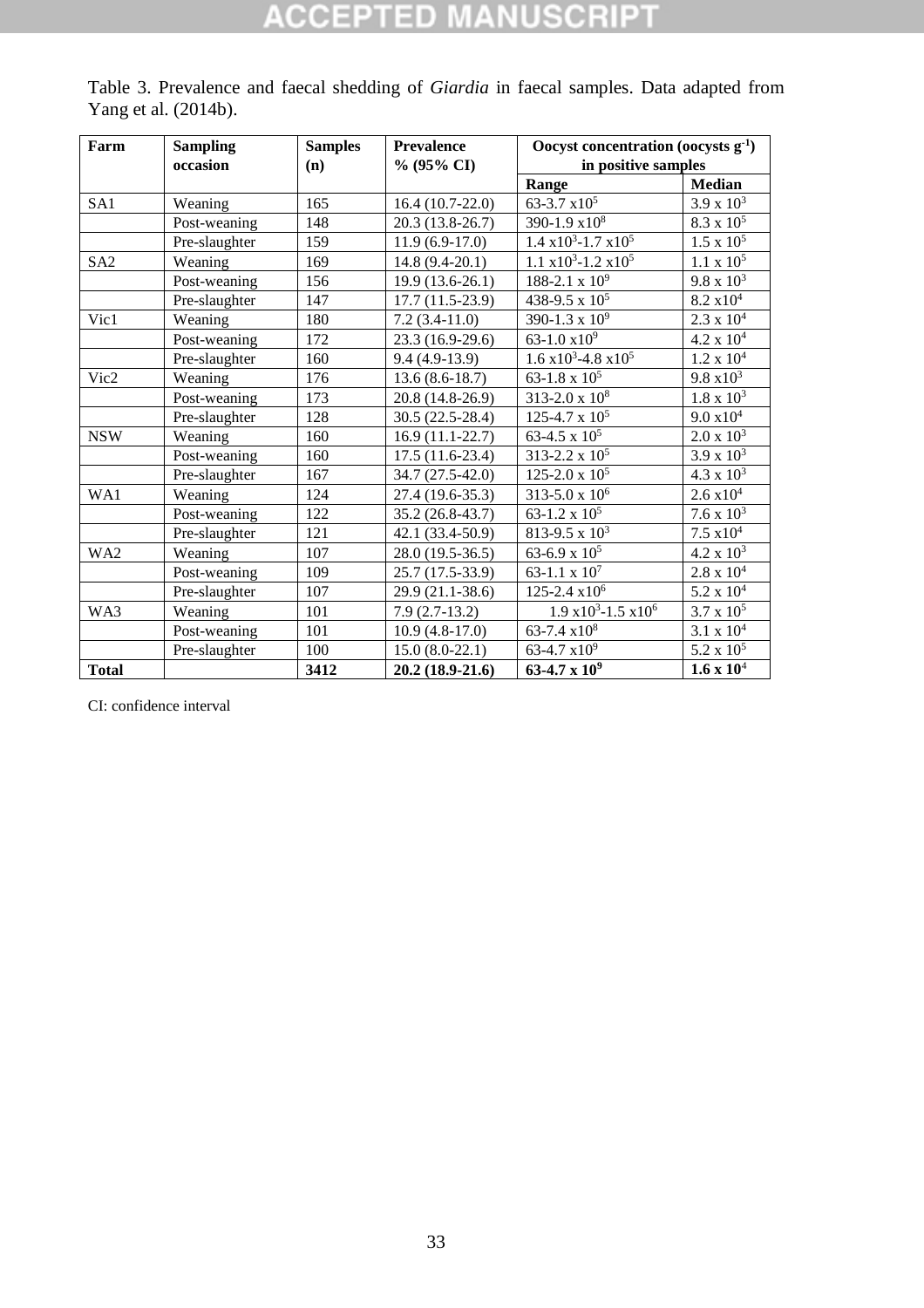# Ð

Table 4: Association of parasite shedding category with lamb carcase weight, dressing % and live weight with least square means ± standard error and F value for parasite main effect. F values significant <0.05 are shown in bold.

| <b>Sampling</b>                  |               | <b>Shedding category and</b> | Parasite                        |                         |                                 |  |
|----------------------------------|---------------|------------------------------|---------------------------------|-------------------------|---------------------------------|--|
|                                  | occasion      | main effect                  | C. parvum                       | Cryptosporidium spp.    | Giardia spp.                    |  |
| HSCW $(kg)$ <sup>#</sup>         | Weaning       | High shedding                | $20.550 \pm 0.726$              | 21.333±0.248            | $21.307 \pm 0.285$              |  |
|                                  |               | Low shedding                 | $20.164 \pm 0.800$              | 21.573±0.250            | 21.159±0.288                    |  |
|                                  |               | Not detected                 | 21.614±0.079                    | $21.621 \pm 0.090$      | 21.663±0.086                    |  |
|                                  |               | Parasite F value             | 2.61                            | 0.58                    | 1.92                            |  |
|                                  | Post-weaning  | High shedding                | $18.404 \pm 0.848$ <sup>a</sup> | 21.361±0.284            | $21.068 \pm 0.221$ <sup>a</sup> |  |
|                                  |               | Low shedding                 | $21.619 \pm 1.204$ <sup>b</sup> | $21.13 \pm 0.293$       | 21.727±0.259 <sup>b</sup>       |  |
|                                  |               | Not detected                 | $21.622 \pm 0.079$ <sup>b</sup> | 21.612±0.086            | $21.61 \pm 0.089^b$             |  |
|                                  |               | Parasite F value             | $7.14**$                        | 0.45                    | $3.3*$                          |  |
|                                  | Pre-slaughter | High shedding                | 19.468±0.798 <sup>a</sup>       | 21.488±0.284            | $21.557 \pm 0.219$              |  |
|                                  |               | Low shedding                 | $19.074 \pm 1.069^{\mathrm{a}}$ | 21.324±0.308            | 21.345±0.228                    |  |
|                                  |               | Not detected                 | $21.676 \pm 0.077$ <sup>b</sup> | 21.690±0.084            | 21.704±0.090                    |  |
|                                  |               | Parasite F value             | $6.69**$                        | 0.8                     | 1.12                            |  |
| Dressing % $*$                   | Weaning       | High shedding                | $44.62 \pm 1.02$                | 45.56±0.35              | 45.52±0.401                     |  |
|                                  |               | Low shedding                 | 43.76±1.12                      | $45.26 \pm 0.35$        | 45.07±0.406                     |  |
|                                  |               | Not detected                 | $45.52 \pm 0.11$                | $45.51 \pm 0.13$        | $45.52 \pm 0.121$               |  |
|                                  |               | Parasite F value             | 1.56                            | 0.25                    | 0.56                            |  |
|                                  | Post-weaning  | High shedding                | $42.81 \pm 1.21$ <sup>a</sup>   | $45.14 \pm 0.41$        | 45.28±0.316                     |  |
|                                  |               | Low shedding                 | $47.42 \pm 1.72$ <sup>b</sup>   | $45.90 \pm 0.42$        | $45.43 \pm 0.369$               |  |
|                                  |               | Not detected                 | $45.52 \pm 0.11^b$              | $45.51 \pm 0.12$        | 45.55±0.128                     |  |
|                                  |               | Parasite F value             | $3.12*$                         | 0.86                    | 0.35                            |  |
|                                  | Pre-slaughter | High shedding                | $44.35 \pm 1.14$                | 44.43±0.40 <sup>a</sup> | 45.15±0.309                     |  |
|                                  |               | Low shedding                 | 44.66±1.52                      | 44.47±0.43 <sup>a</sup> | 45.09±0.323                     |  |
|                                  |               | Not detected                 | $45.53 \pm 0.11$                | $45.68 \pm 0.12^b$      | 45.65±0.127                     |  |
|                                  |               | Parasite F value             | 0.7                             | $7.27**$                | 2.02                            |  |
| Live weight $(kg)$ <sup>##</sup> | Weaning       | High shedding                | $28.00 \pm 0.95$ <sup>a</sup>   | $31.52 \pm 0.34$        | $30.91 \pm 0.38$                |  |
|                                  |               | Low shedding                 | $30.78 \pm 1.13^{ab}$           | $31.02 \pm 0.35$        | 32.19±0.39                      |  |
|                                  |               | Not detected                 | $31.58 \pm 0.14^b$              | $31.59 \pm 0.15$        | $31.52 \pm 0.15$                |  |
|                                  | Post-weaning  | High shedding                | $35.31 \pm 1.16^a$              | 39.69±0.39              | $39.62 \pm 0.31$                |  |
|                                  |               | Low shedding                 | $38.20 \pm 1.51$ <sup>ab</sup>  | 39.27±0.39              | $39.62 \pm 0.36$                |  |
|                                  |               | Not detected                 | $39.84 \pm 0.14^b$              | 39.83±0.15              | 39.83±0.15                      |  |
|                                  | Pre-slaughter | High shedding                | $44.72 \pm 1.13^a$              | $47.15 \pm 0.41$        | 47.04±0.32                      |  |
|                                  |               | Low shedding                 | $46.02 \pm 1.38$ <sup>ab</sup>  | 47.79±0.44              | $47.21 \pm 0.34$                |  |
|                                  |               | Not detected                 | $47.03 \pm 0.15^b$              | $46.94 \pm 0.16$        | $46.96 \pm 0.16$                |  |
|                                  |               | Parasite F value             | $15.39**$                       | 0.37                    | 1.23                            |  |

HSCW: hot standard carcase weight

 $a<sup>b</sup>$  values within time points and parasite with different superscripts are significantly different (P<0.05). Note – post hoc tests were performed for all parasites/sample occasions. Values within parasites/sample occasions without superscripts are not significantly different (P>0.05)

\*\* F value  $\leq 0.01$ 

 $\,^*$  F value  $< 0.05$ 

# General linear model (separate model for each parasite and timepoint)

## Linear mixed effects model (separate model for each parasite, each model includes all 3 timepoints)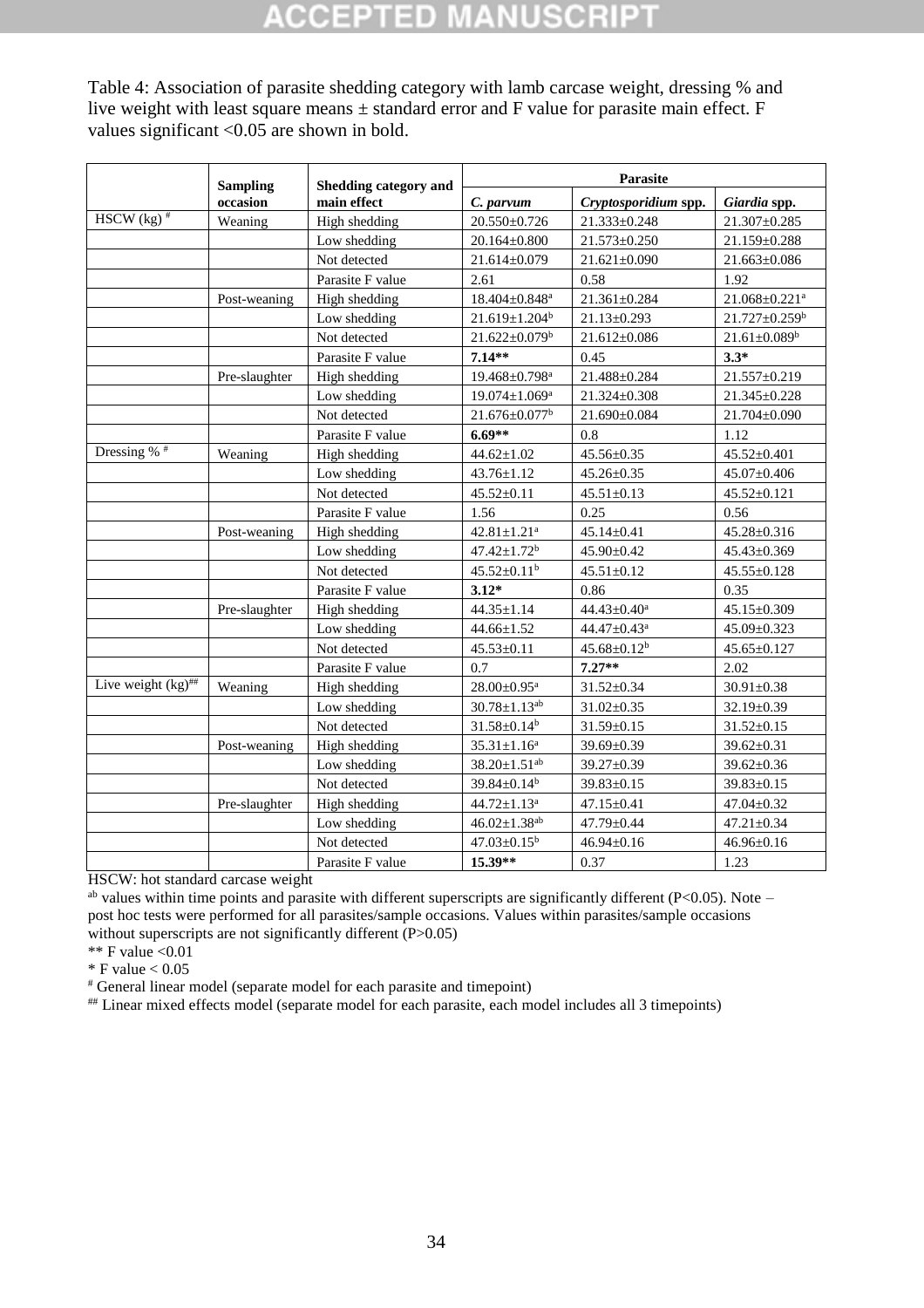### ा CR 10 D

Table 5: Association of frequency of parasite detection with lamb carcase weight and dressing % with least square means ± standard error, and F value for parasite main effect. F values significant <0.05 are shown in bold

|             | <b>Frequency of detection</b> | <b>Parasite</b>                 |                                |                                  |  |
|-------------|-------------------------------|---------------------------------|--------------------------------|----------------------------------|--|
|             | and main effect               | C. parvum                       | Cryptosporidium spp.           | Giardia spp.                     |  |
| $HSCW$ (kg) | 0 positive occasions          | $21.652 \pm 0.081$ <sup>a</sup> | $21.629 \pm 0.105$             | $21.699 \pm 0.109^a$             |  |
|             | 1 positive occasions          | $20.225 \pm 0.389^b$            | 21.579±0.144                   | 21.686±0.143 <sup>a</sup>        |  |
|             | 2 positive occasions          | $17.637 \pm 1.195$ <sup>c</sup> | 21.401±0.291                   | $20.882 \pm 0.237$ <sup>b</sup>  |  |
|             | 3 positive occasions          | n/a                             | $20.694 \pm 0.589$             | $20.771 \pm 0.489$ <sup>ab</sup> |  |
|             | Frequency F value             | $11.72**$                       | 0.9                            | $4.23**$                         |  |
|             |                               |                                 |                                |                                  |  |
| Dressing %  | 0 positive occasions          | $45.59 \pm 0.12^a$              | $45.59 \pm 0.15^a$             | $45.60 \pm 0.15^{\text{a}}$      |  |
|             | 1 positive occasions          | $44.86 \pm 0.55$ <sup>a</sup>   | $45.55 \pm 0.20$ <sup>a</sup>  | $45.62 \pm 0.20^a$               |  |
|             | 2 positive occasions          | $41.68 \pm 1.70^b$              | $45.06 \pm 0.41$ <sup>ab</sup> | 44.97±0.33ab                     |  |
|             | 3 positive occasions          | n/a                             | $43.58 \pm 0.83^b$             | 44.19 $\pm$ 0.69 <sup>bc</sup>   |  |
|             | Frequency F value             | $3.2*$                          | 2.2                            | $2.2*$                           |  |

HSCW: hot standard carcase weight

 $a<sup>abc</sup>$  values within parasite and carcase parameter with different superscripts are significantly different ( $p<0.05$ )

\*\* F value  $< 0.01$  $*$  F value  $< 0.05$ 

n/a: insufficient numbers